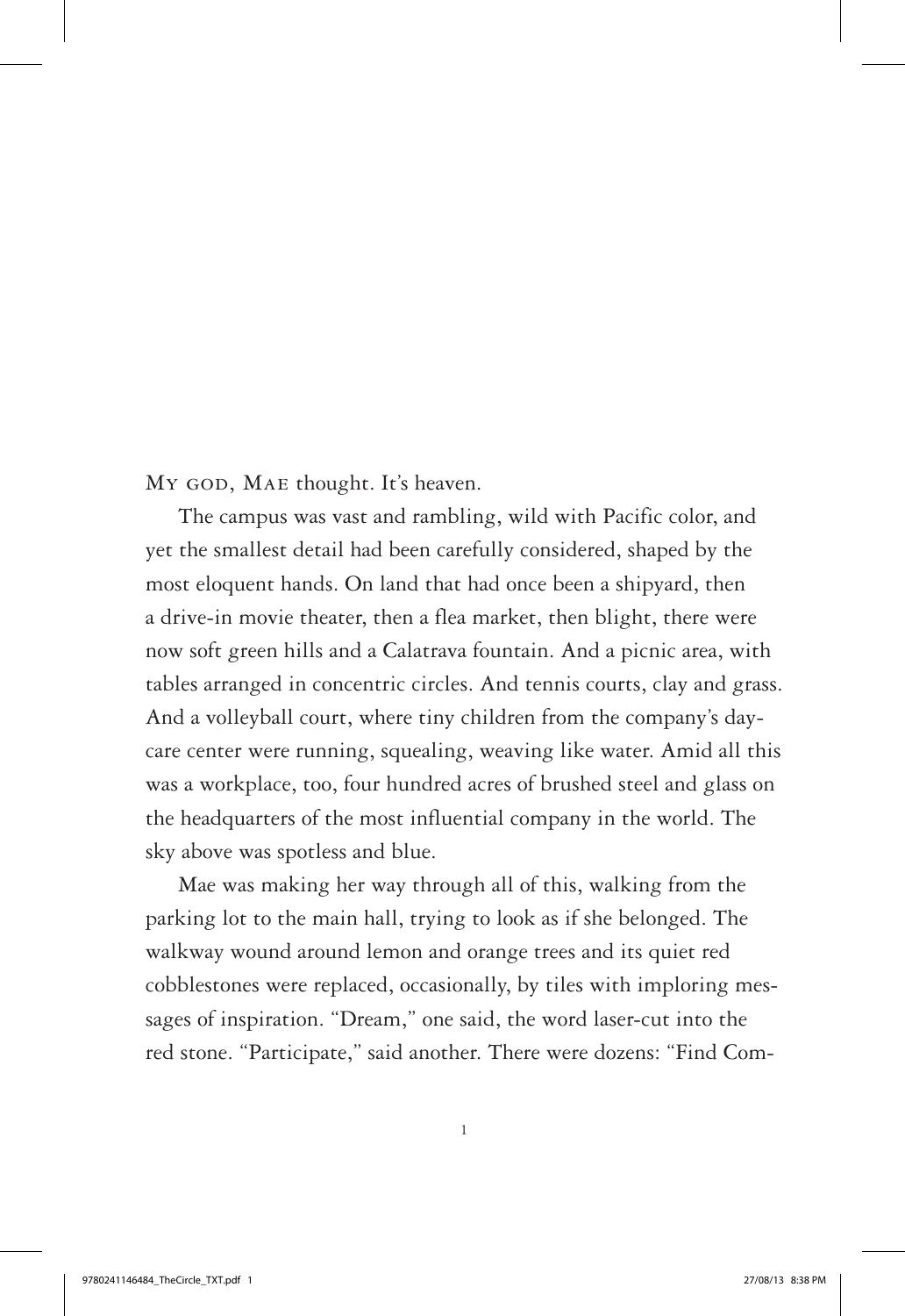munity." "Innovate." "Imagine." She just missed stepping on the hand of a young man in a grey jumpsuit; he was installing a new stone that said "Breathe."

On a sunny Monday in June, Mae stopped in front of the main door, standing below the logo etched into the glass above. Though the company was less than six years old, its name and logo—a circle surrounding a knitted grid, with a small 'c' in the center— were already among the best-known in the world. There were over ten thousand employees on this, the main campus, but the Circle had offices all over the globe, and was hiring hundreds of gifted young minds every week. It had been voted the world's most admired company four years running.

Mae wouldn't have thought she had a chance to work at such a place, but for Annie. Annie was two years older and they'd roomed together for three semesters in college, in an ugly building made habitable through their extraordinary bond, something like friends, something like sisters or cousins who wished they were siblings and would have reason never to be apart. Their first month living together, Mae had broken her jaw one twilight, after fainting, flu- ridden and underfed, during finals. Annie had told her to stay in bed, but Mae had gone to the 7-Eleven for caffeine and woke up on the sidewalk, under a tree. Annie took her to the hospital, and waited as they wired her jaw, and then stayed with Mae, sleeping next to her, in a wooden chair, all night, and then at home, for days, had fed Mae through a straw. It was a fierce level of commitment and competence that Mae had never seen from someone her age or near her age, and Mae was thereafter loyal in a way she'd never known she could be.

While Mae was still at Carleton, meandering between majors,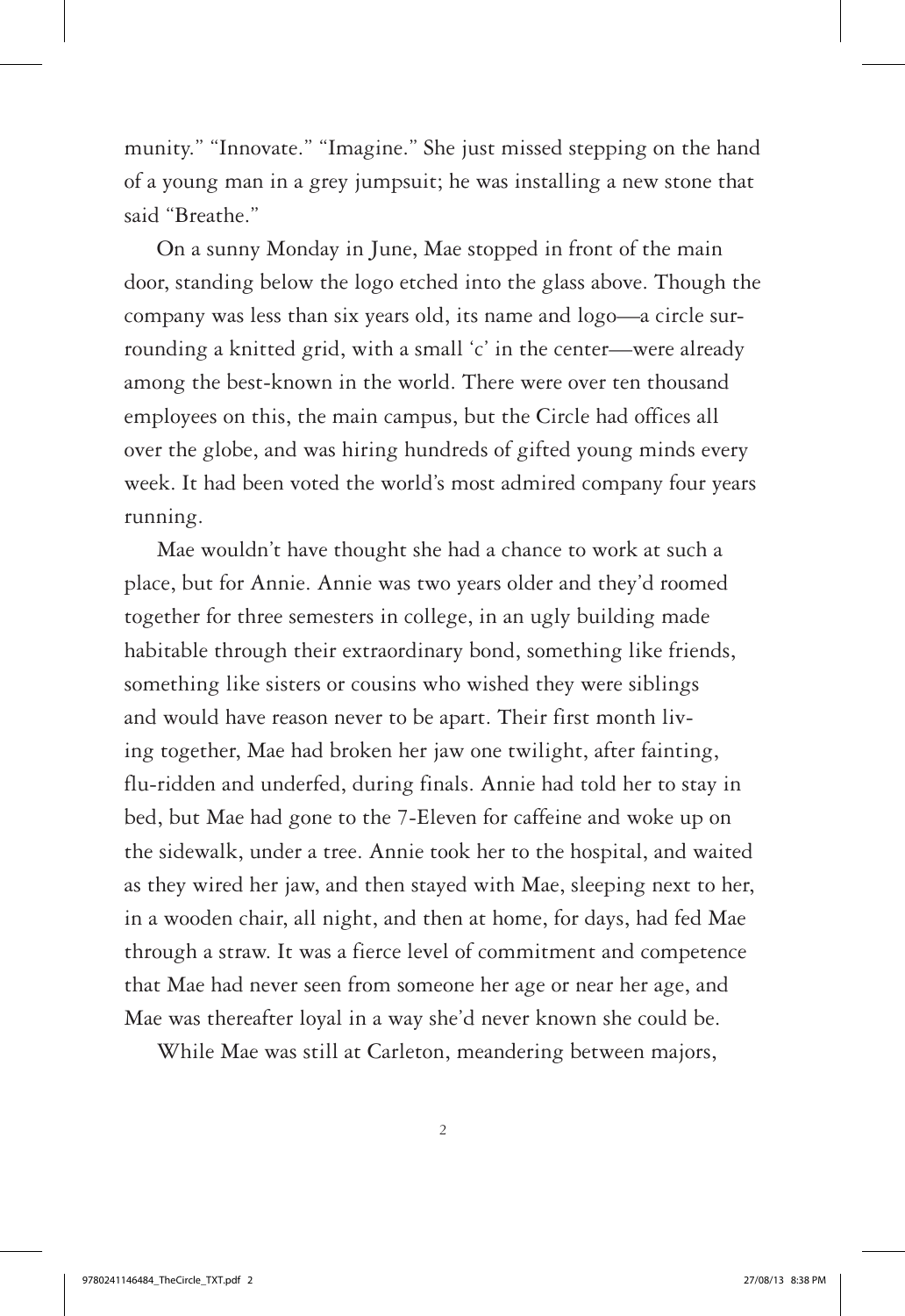from art history to marketing to psychology— getting her degree in psych with no plans to go further in the field— Annie had graduated, gotten her MBA from Stanford and was recruited everywhere, but particularly at the Circle, and had landed here days after graduation. Now she had some lofty title— Director of Ensuring the Future, Annie joked— and had urged Mae to apply for a job. Mae did so, and though Annie insisted she pulled no strings, Mae was sure that Annie had, and she felt indebted beyond all measure. A million people, a billion, wanted to be where Mae was at this moment, entering this atrium, thirty feet high and shot through with California light, on her first day working for the only company that really mattered at all.

She pushed open the heavy door. The front hall was as long as a parade, as tall as a cathedral. There were offices everywhere above, four floors high on either side, every wall made of glass. Briefly dizzy, she looked downward, and in the immaculate glossy floor, she saw her own face reflected, looking worried. She shaped her mouth into a smile, feeling a presence behind her.

"You must be Mae."

Mae turned to find a beautiful young head floating atop a scarlet scarf and white silk blouse.

"I'm Renata," she said.

"Hi Renata. I'm looking for— "

"Annie. I know. She's on her way." A sound, a digital droplet, came from Renata's ear. "She's actually . . . " Renata was looking at Mae but was seeing something else. Retinal interface, Mae assumed. Another innovation born here.

"She's in the Old West," Renata said, focusing on Mae again, "but she'll be here soon."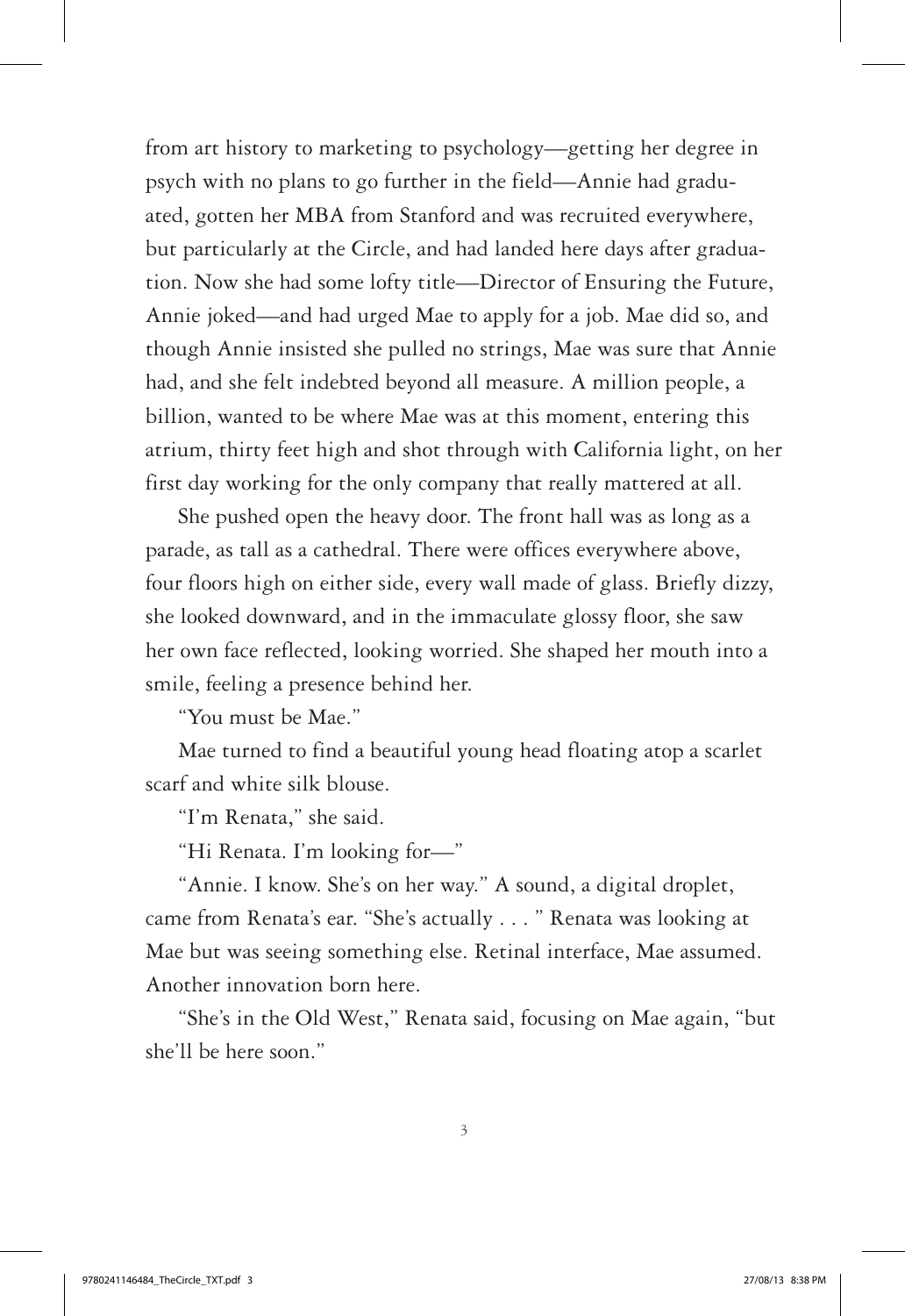Mae smiled. "I hope she's got some hardtack and a sturdy horse."

Renata smiled politely but did not laugh. Mae knew the company's practice of naming each portion of the campus after an historical era; it was a way to make an enormous place less impersonal, less corporate. It beat Building 3B-East, where Mae had last worked. Her last day at the public utility in her hometown had been only three weeks ago— they'd been stupefied when she gave notice— but already it seemed impossible she'd wasted so much of her life there. Good riddance, Mae thought, to that gulag and all it represented.

Renata was still getting signals from her earpiece. "Oh wait," she said, "now she's saying she's still tied up over there." Renata looked at Mae with a radiant smile. "Why don't I take you to your desk? She says she'll meet you there in an hour or so."

Mae thrilled a bit at those words, *your desk,* and immediately she thought of her dad. He was proud. *So proud,* he'd said on her voicemail; he must have left the message at four a.m. She'd gotten it when she'd woken up. *So very proud,* he'd said, choking up. Mae was two years out of college and here she was, gainfully employed by the Circle, with her own health insurance, her own apartment in the city, being no burden to her parents, who had plenty else to worry about.

Mae followed Renata out of the atrium. On the lawn, under dappled light, a pair of young people were sitting on a manmade hill, holding some kind of clear tablet, talking with great intensity.

"You'll be in the Renaissance, over here," Renata said, pointing across the lawn, to a building of glass and oxidized copper. "This is where all the Customer Experience people are. You've visited before?"

Mae nodded. "I have. A few times, but not this building."

"So you've seen the pool, the sports area." Renata waved her hand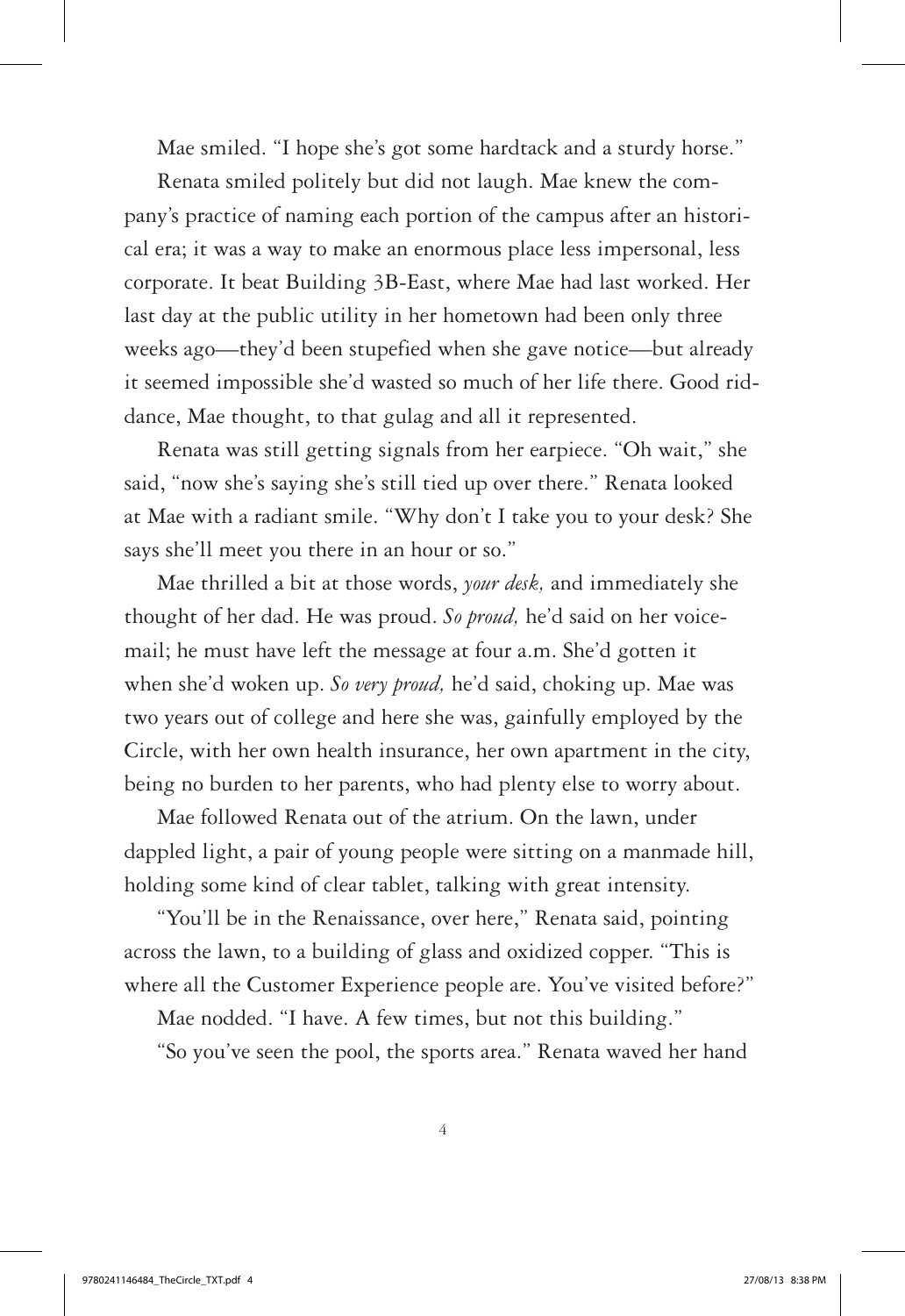off toward a blue parallelogram and an angular building, the gym, rising behind it. "Over there there's the yoga studio, crossfit, Pilates, massages, spinning. I heard you spin? Behind that there's the bocce courts, and the new tetherball setup. The cafeteria's just across the grass . . . " Renata pointed to the lush rolling green, with a handful of young people, dressed professionally and splayed about like sunbathers. "And here we are."

They stood before the Renaissance, another building with a forty- foot atrium, a Calder mobile turning slowly above.

"Oh, I love Calder," Mae said.

Renata smiled. "I know you do." They looked up at it together. "This one used to hang in the French parliament. Something like that."

The wind that had followed them in now turned the mobile such that an arm pointed to Mae, as if welcoming her personally. Renata took her elbow. "Ready? Up this way."

They entered an elevator of glass, tinted faintly orange. Lights flickered on and Mae saw her name appear on the walls, along with her high school yearbook photo. WELCOME MAE HOLLAND. A sound, something like a gasp, left Mae's throat. She hadn't seen that photo in years, and had been happy for its absence. This must have been Annie's doing, assaulting her with it again. The picture was indeed Mae— her wide mouth, her thin lips, her olive skin, her black hair, but in this photo, more so than in life, her high cheekbones gave her a look of severity, her brown eyes not smiling, only small and cold, ready for war. Since the photo— she was eighteen then, angry and unsure— Mae had gained much- needed weight, her face had softened and curves appeared, curves that brought the attention of men of myr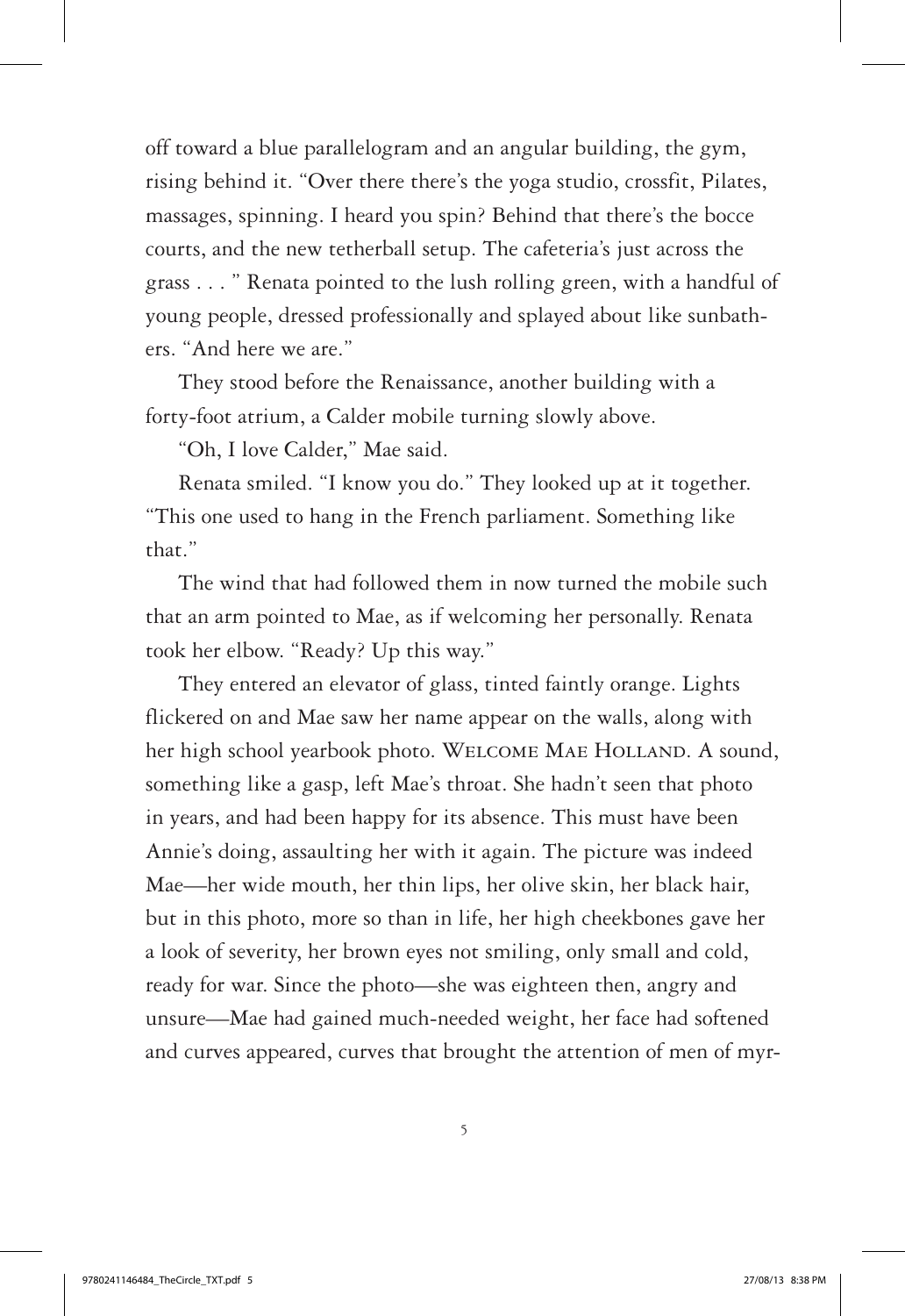iad ages and motives. She'd tried, since high school, to be more open, more accepting, and seeing it here, this document of a long-ago era when she assumed the worst of the world, rattled her. Just when she couldn't stand it anymore, the photo disappeared.

"Yeah, everything's on sensors," Renata said. "The elevator reads your ID, and then says hello. Annie gave us that photo. You guys must be tight if she's got high school pictures of you. Anyway, hope you don't mind. We do that for visitors, mostly. They're usually impressed."

As the elevator rose, the day's featured activities appeared on every elevator wall, the images and text traveling from one panel to the next. With each announcement, there was video, photos, animation, music. There was a screening of *Koyaanisqatsi* at noon, a self-massage demonstration at one, core strengthening at three. A congressman Mae hadn't heard of, grey-haired but young, was holding a town hall at six thirty. On the elevator door, he was talking at a podium, somewhere else, flags rippling behind him, his shirtsleeves rolled up and his hands shaped into earnest fists.

The doors opened, splitting the congressman in two.

"Here we are," Renata said, stepping out to a narrow catwalk of steel grating. Mae looked down and felt her stomach cinch. She could see all the way to the ground floor, four stories below.

Mae attempted levity: "I guess you don't put anyone with vertigo up here."

Renata stopped and turned to Mae, looking gravely concerned. "Of course not. But your profile said— "

"No, no," Mae said. "I'm fine."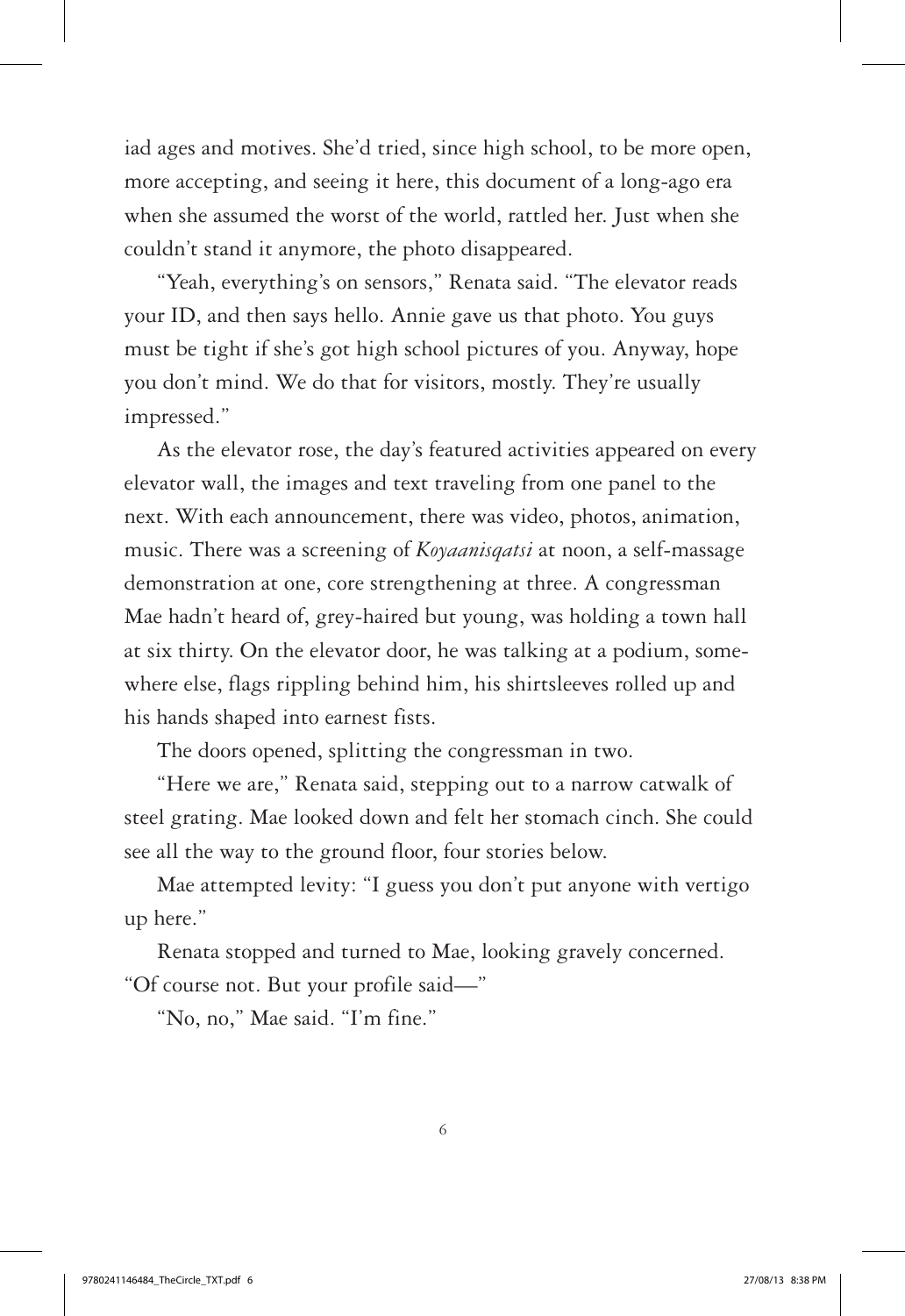"Seriously. We can put you lower if— "

"No, no. Really. It's perfect. Sorry. I was making a joke."

Renata was visibly shaken. "Okay. Just let me know if anything's not right."

"I will."

"You will? Because Annie would want me to make sure."

"I will. I promise," Mae said, and smiled at Renata, who recovered and moved on.

The catwalk reached the main floor, wide and windowed and bisected by a long hallway. On either side, the offices were fronted by floor-to-ceiling glass, the occupants visible within. Each had decorated his or her space elaborately but tastefully— one office full of sailing paraphernalia, most of it seeming airborne, hanging from the exposed beams, another arrayed with bonsai trees. They passed a small kitchen, the cabinets and shelves all glass, the cutlery magnetic, attached to the refrigerator in a tidy grid, everything illuminated by a vast hand-blown chandelier aglow with multicolored bulbs, its arms reaching out in orange and peach and pink.

"Okay, here you are."

They stopped at a cubicle, grey and small and lined with a material like synthetic linen. Mae's heart faltered. It was almost precisely like the cubicle she'd worked at for the last eighteen months. It was the first thing she'd seen at the Circle that hadn't been rethought, that bore any resemblance to the past. The material lining the cubicle walls was— she couldn't believe it, it didn't seem possible— burlap.

Mae knew Renata was watching her, and she knew her face was betraying something like horror. *Smile,* she thought. *Smile*.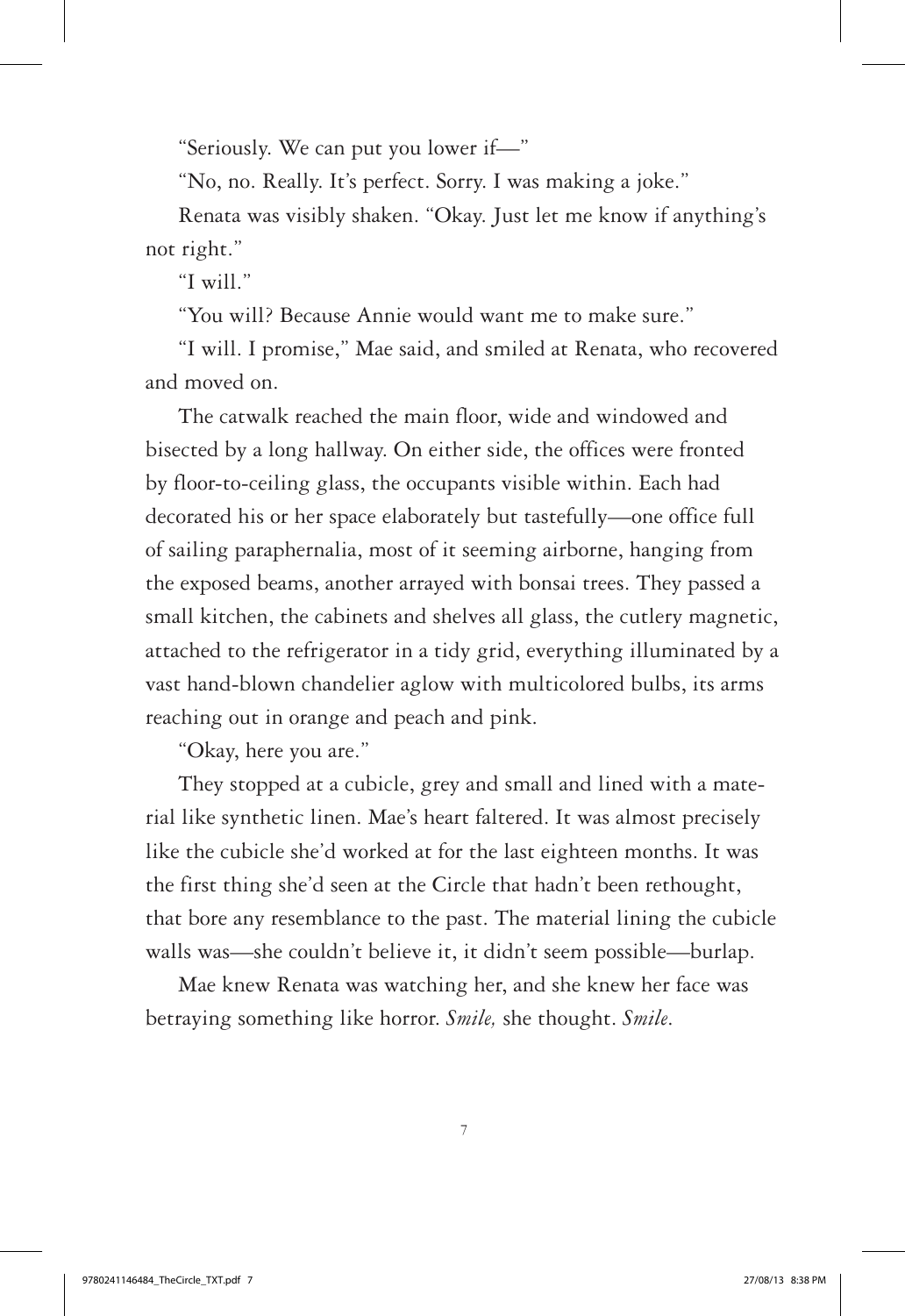"This okay?" Renata said, her eyes darting all over Mae's face.

Mae forced her mouth to indicate some level of satisfaction. "Great. Looks good."

This was not what she expected.

"Okay then. I'll leave you to get yourself acquainted with the workspace, and Denise and Josiah will be in soon to orient you and get you set up."

Mae twisted her mouth into a smile again, and Renata turned and left. Mae sat, noting that the back of the chair was half-broken, that the chair would not move, its wheels seeming stuck, all of them. A computer had been placed on the desk, but it was an ancient model she hadn't seen anywhere else in the building. Mae was baffled, and found her mood sinking into the same sort of abyss in which she'd spent the last few years.

Did anyone really work at a utility company anymore? How had Mae come to work there? How had she tolerated it? When people had asked where she worked, she was more inclined to lie and say she was unemployed. Would it have been any better if it hadn't been in her hometown?

After six or so years of loathing her hometown, of cursing her parents for moving there and subjecting her to it, its limitations and scarcity of everything— diversion, restaurants, enlightened minds— Mae had recently come to remember Longfield with something like tenderness. It was a small town between Fresno and Tranquillity, incorporated and named by a literal-minded farmer in 1866. One hundred and fifty years later, its population had peaked at just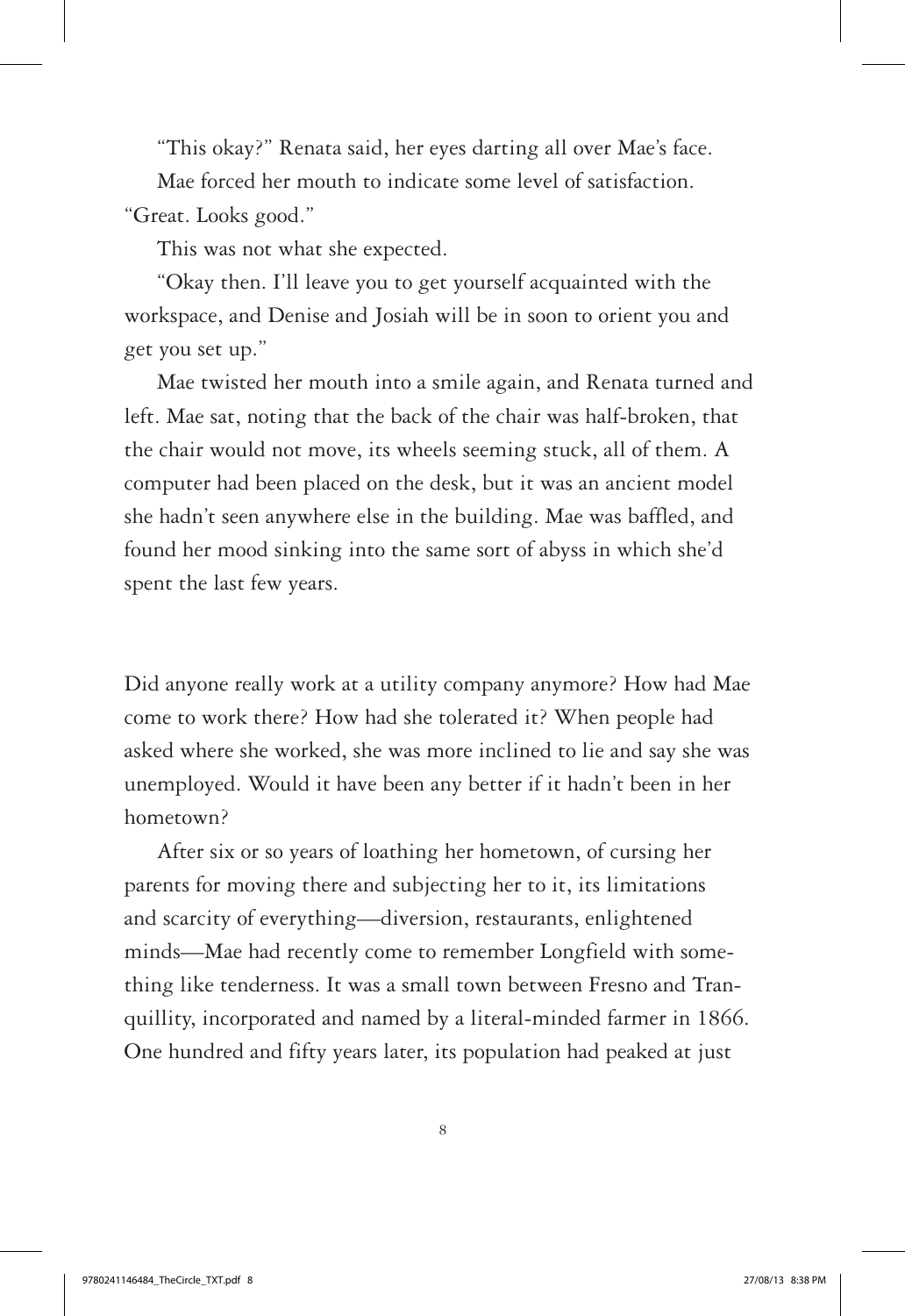under two thousand souls, most of them working in Fresno, twenty miles away. Longfield was a cheap place to live, and the parents of Mae's friends were security guards, teachers, truckers who liked to hunt. Of Mae's graduating class of eighty-one, she was one of twelve to go to a four- year college, and the only one to go east of Colorado. That she went so far, and went into such debt, only to come back and work at the local utility, shredded her, and her parents, though outwardly they said she was doing the right thing, taking a solid opportunity and getting started in paying down her loans.

The utility building, 3B-East, was a tragic block of cement with narrow vertical slits for windows. Inside, most of the offices were walled with cinderblock, everything painted a sickly green. It was like working in a locker room. She'd been the youngest person in the building by a decade or so, and even those in their thirties were of a different century. They marveled at her computer skills, which were basic and common to anyone she knew. But her coworkers at the utility were astounded. They called her the *Black Lightning,* some wilted reference to her hair, and told her she had *quite a bright future* at the utility if she played her cards right. In four or five years, they told her, she could be head of IT for the whole sub- station! Her exasperation was unbounded. She had not gone to college, \$234,000 worth of elite liberal arts education, for a job like that. But it was work, and she needed the money. Her student loans were voracious and demanded monthly feedings, so she took the job and the paycheck and kept her eyes open for greener pastures.

Her immediate supervisor was a man named Kevin, who served as the ostensible technology officer at the utility, but who, in a strange twist, happened to know nothing about technology. He knew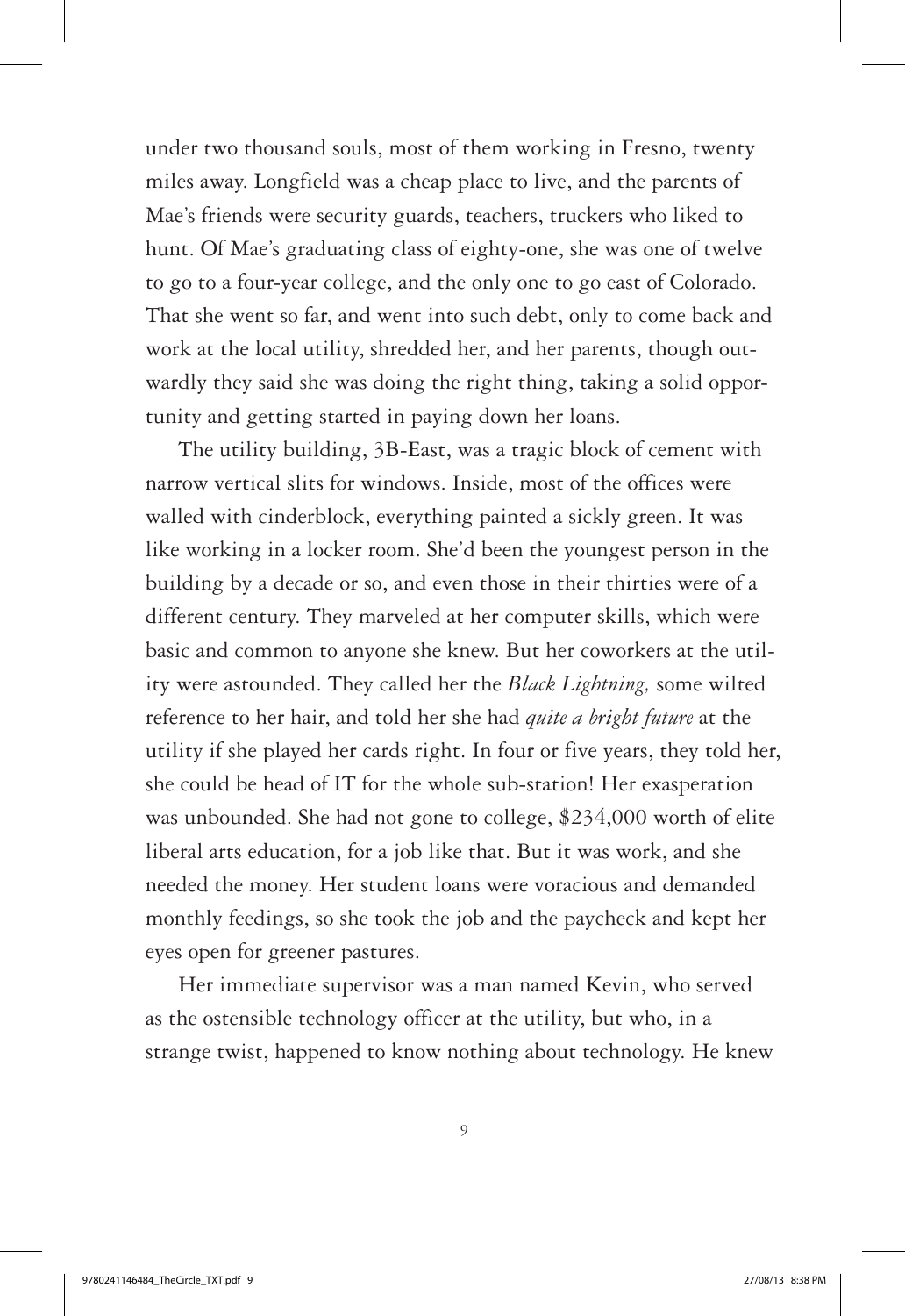cables, splitters; he should have been operating a ham radio in his basement— not supervising Mae. Every day, every month, he wore the same short-sleeved button-down, the same rust-colored ties. He was an awful assault on the senses, his breath smelling of ham and his mustache furry and wayward, like two small paws emerging, southwest and southeast, from his ever-flared nostrils.

All this would have been fine, his many offenses, but for the fact that he actually believed that Mae cared. He believed that Mae, graduate of Carleton, dreamer of rare and golden dreams, cared about this job at the gas and electric utility. That she would be worried if Kevin considered her performance on any given day subpar. It drove her mad.

The times he would ask her to come in, when he would close his door and sit at the corner of his desk— they were excruciating. *Do you know why you're here?* he would ask, like a highway cop who'd pulled her over. Other times, when he was satisfied with whatever work she'd done that day, he did something worse: he *praised* her. He called her his *protégée*. He loved the word. He introduced her to visitors this way, saying, "This is my protégée, Mae. She's pretty sharp, most days"— and here he'd wink at her as if he were a captain and she his first mate, the two of them veterans of many raucous adventures and forever devoted to each other. "If she doesn't get in her own way, she has a bright future ahead of her here."

She couldn't stand it. Every day of that job, the eighteen months she worked there, she wondered if she could really ask Annie for a favor. She'd never been one to ask for something like that, to be rescued, to be lifted. It was a kind of neediness, pushiness— *nudginess,* her dad called it, something not bred into her. Her parents were quiet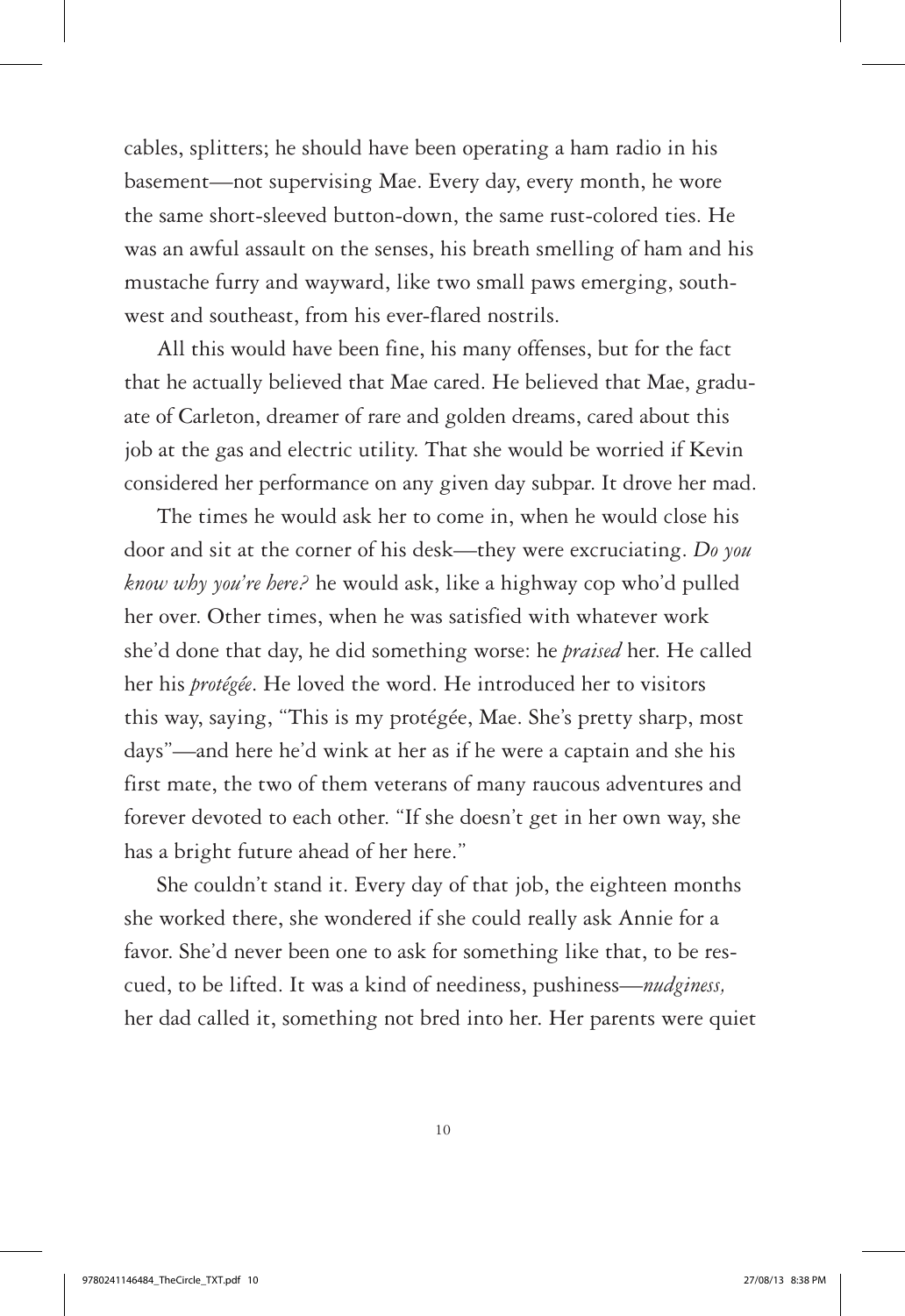people who did not like to be in anyone's way, quiet and proud people who took nothing from anyone.

And Mae was the same, but that job bent her into something else, into someone who would do anything to leave. It was sickening, all of it. The green cinderblocks. An actual water cooler. Actual punch cards. The actual *certificates of merit* when someone had done something deemed special. And the hours! Actually nine to five! All of it felt like something from another time, a rightfully forgotten time, and made Mae feel that she was not only wasting her life but that this entire company was wasting life, wasting human potential and holding back the turning of the globe. The cubicle at that place, *her* cubicle, was the distillation of it all. The low walls around her, meant to facilitate her complete concentration on the work at hand, were lined with burlap, as if any other material might distract her, might allude to more exotic ways of spending her days. And so she'd spent eighteen months in an office where they thought, of all the materials man and nature offered, the one their staff should see, all day and every day, was burlap. A dirty sort of burlap, a less refined form of burlap. A bulk burlap, a poor man's burlap, a budget burlap. Oh god, she thought, when she left that place she vowed never to see or touch or acknowledge the existence of that material again.

And she did not expect to see it again. How often, outside of the nineteenth century, outside a general store of the nineteenth century, does one encounter burlap? Mae assumed she never would, but then here it was, all around her in this new Circle workspace, and looking at it, smelling its musty smell, her eyes welled up. "Fucking burlap," she mumbled to herself.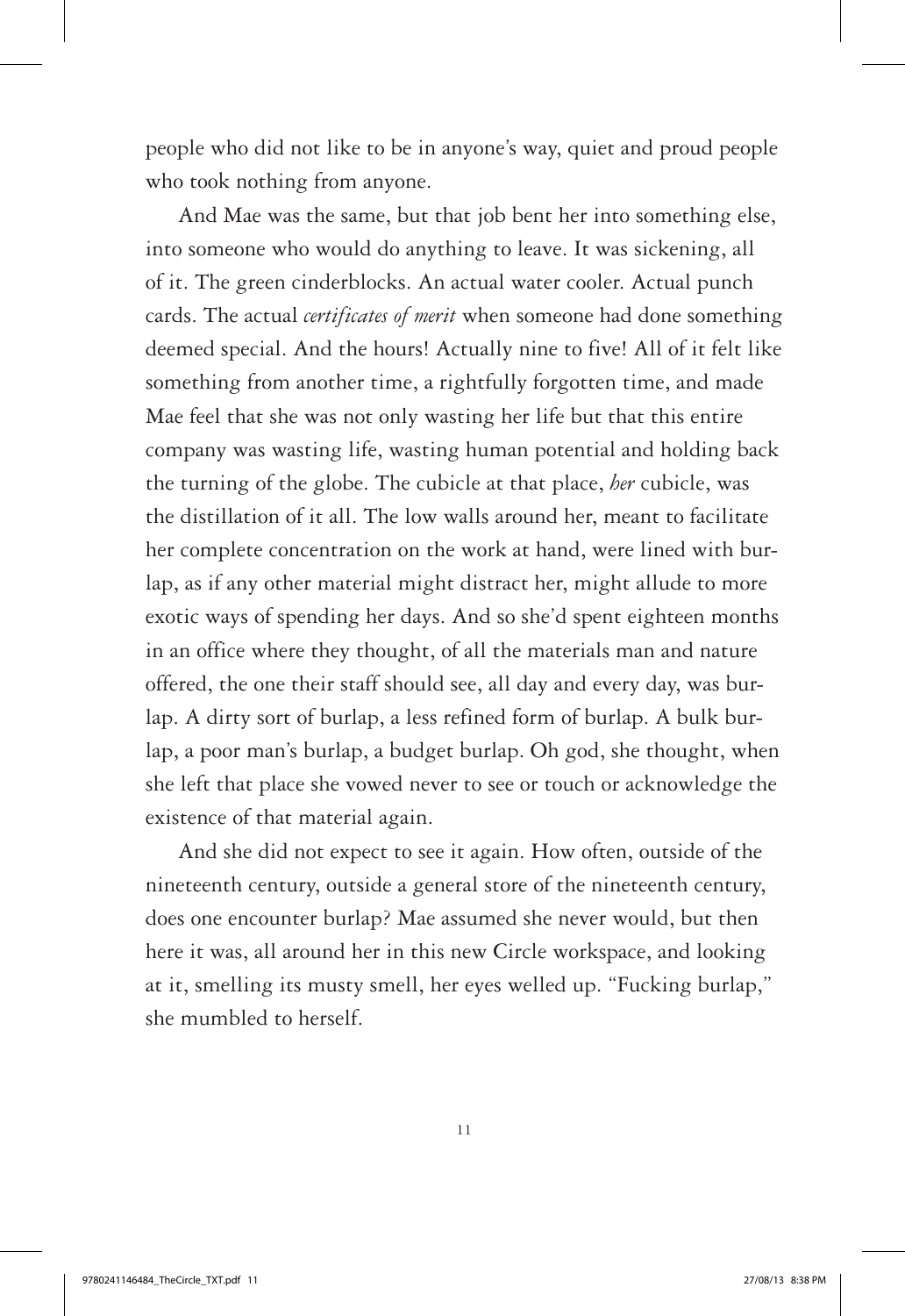Behind her, she heard a sigh, then a voice: "Now I'm thinking this wasn't such a good idea."

Mae turned and found Annie, her hands in fists at her sides, posing like a pouting child. "Fucking burlap," Annie said, imitating her pout, then burst out laughing. When she was done, she managed, "That was incredible. Thank you so much for that, Mae. I knew you'd hate it, but I wanted to see just how much. I'm sorry you almost cried. Jesus."

Now Mae looked to Renata, whose hands were raised high in surrender. "Not my idea!" she said. "Annie put me up to it! Don't hate me!"

Annie sighed with satisfaction. "I had to actually *buy* that cubicle from Walmart. And the computer! That took me ages to find online. I thought we could just bring that kind of stuff up from the basement or something, but we honestly had nothing on the entire campus ugly and old enough. Oh god, you should have seen your face."

Mae's heart was pounding. "You're such a sicko."

Annie feigned confusion. "Me? I'm not sick. I'm awesome."

"I can't believe you went to that much trouble to upset me."

"Well, I did. That's how I got to where I am now. It's all about planning and it's all about follow-through." She gave Mae a salesman's wink and Mae couldn't help but laugh. Annie was a lunatic. "Now let's go. I'm giving you the full tour."

As Mae followed her, she had to remind herself that Annie had not always been a senior executive at a company like the Circle. There was a time, only four years ago, when Annie was a college student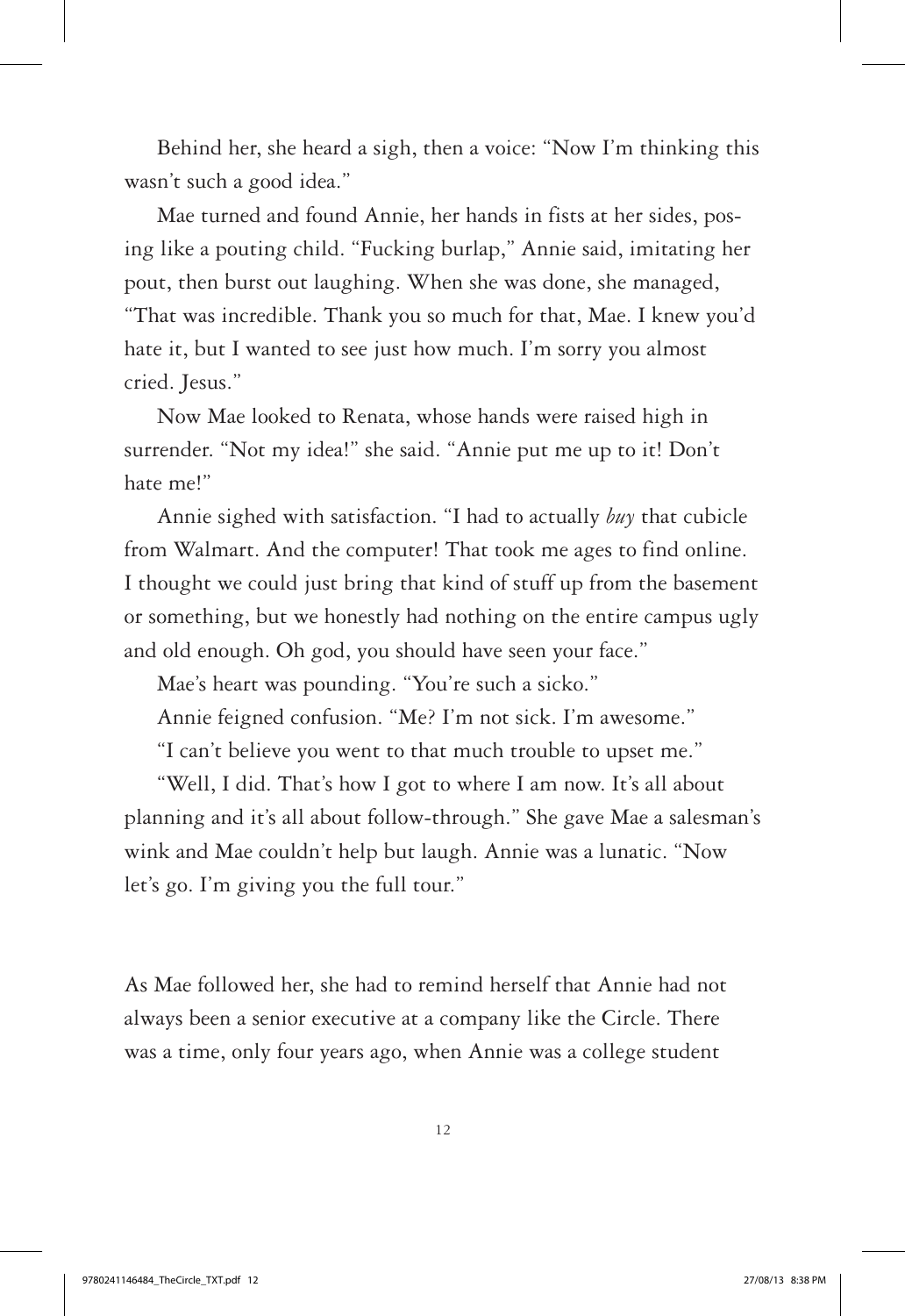who wore men's flannel housepants to class, to dinner, on casual dates. Annie was what one of her boyfriends, and there were many, always monogamous, always decent, called a *doofus*. But she could afford to be. She came from money, generations of money, and was very cute, dimpled and long-lashed, with hair so blond it could only be real. She was known by all as effervescent, seemed incapable of letting anything bother her for more than a few moments. But she was also a doofus. She was gangly, and used her hands wildly, dangerously, when she spoke, and was given to bizarre conversational tangents and strange obsessions— caves, amateur perfumery, doo- wop music. She was friendly with every one of her exes, with every hookup, with every professor (she knew them all personally and sent them gifts). She had been involved in, or ran, most or all of the clubs and causes in college, and yet she'd found time to be committed to her coursework— to everything, really—while also, at any party, being the most likely to embarrass herself to loosen everyone up, the last to leave. The one rational explanation for all this would have been that she did not sleep, but this was not the case. She slept decadently, eight to ten hours a day, could sleep anywhere—on a three-minute car ride, in the filthy booth of an off-campus diner, on anyone's couch, at any time.

Mae knew this firsthand, having been something of a chauffeur to Annie on long rides, throughout Minnesota and Wisconsin and Iowa, to countless and largely meaningless cross- country contests. Mae had gotten a partial scholarship to run at Carleton, and that's where she met Annie, who was effortlessly good, two years older, but was only intermittently concerned with whether she, or the team, won or lost. One meet Annie would be deep in it, taunting the opponents, insulting their uniforms or SATs, and the next she'd be wholly uninterested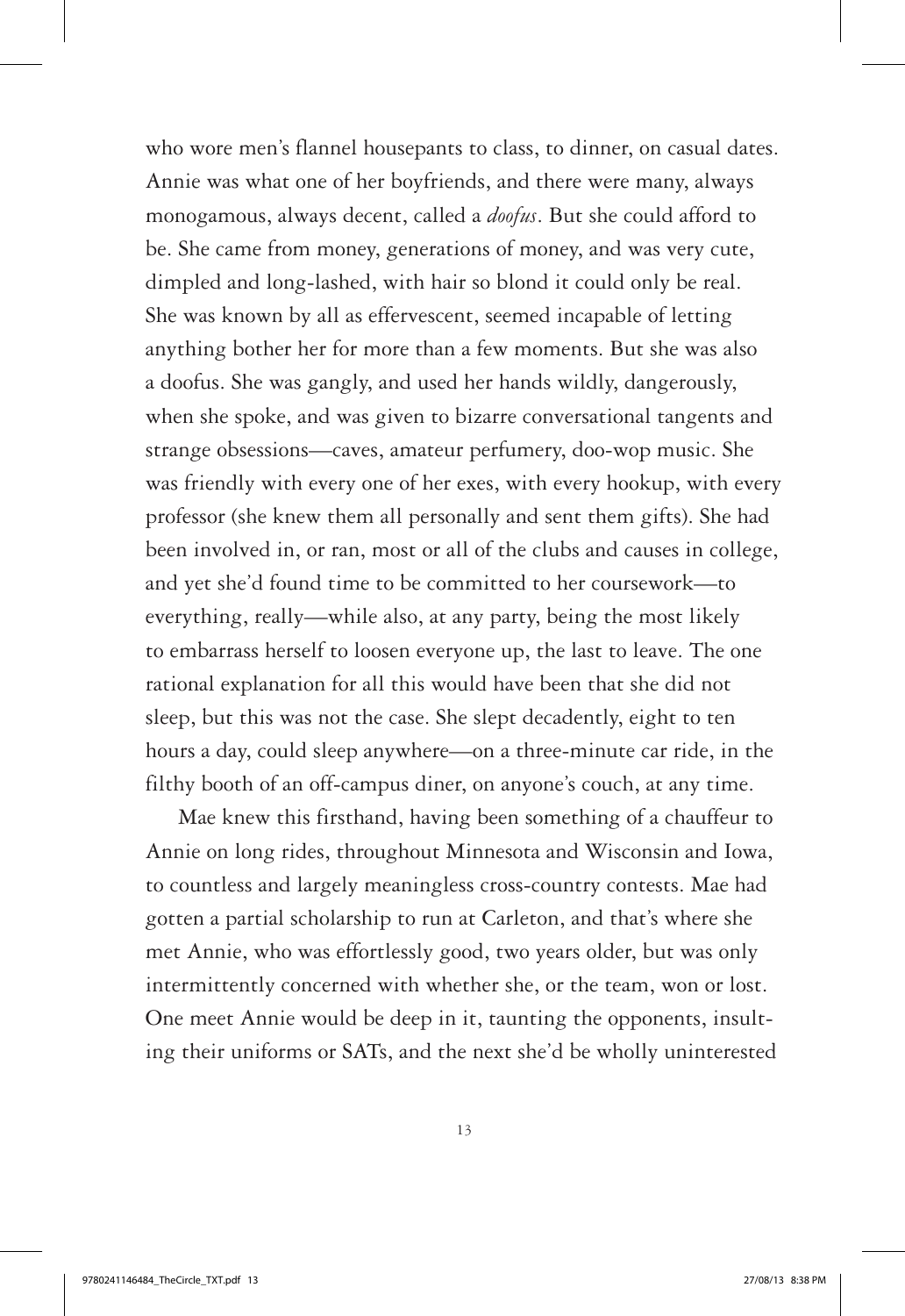in the outcome but happy to be along for the ride. It was on the long rides, in Annie's car— which she preferred Mae to drive— that Annie would put her bare feet up or out the window, and would riff on the passing scenery, and would speculate, for hours, on what went on in the bedroom of their coaches, a married couple with matching, almost military, haircuts. Mae laughed at everything Annie said, and it kept Mae's mind off the meets, where she, unlike Annie, had to win, or at least do well, to justify the subsidy the college had provided her. They would invariably arrive minutes before the meet, with Annie having forgotten what race she was meant to run, or whether she really wanted to run at all.

And so how was this possible, that this scattershot and ridiculous person, who still carried a piece of her childhood blanket around in her pocket, had risen so quickly and high through the Circle? Now she was part of the forty most crucial minds at the company— the Gang of 40— privy to its most secret plans and data. That she could push through the hiring of Mae without breaking a sweat? That she could set it all up within weeks of Mae finally swallowing all pride and making the ask? It was a testament to Annie's inner will, some mysterious and core sense of destiny. Outwardly, Annie showed no signs of garish ambition, but Mae was sure that there was something within Annie that insisted upon this, that she would have been here, in this position, no matter where she'd come from. If she'd grown up in the Siberian tundra, born blind to shepherds, she still would have arrived here, now.

"Thanks Annie," she heard herself say.

They'd walked past a few conference rooms and lounges and were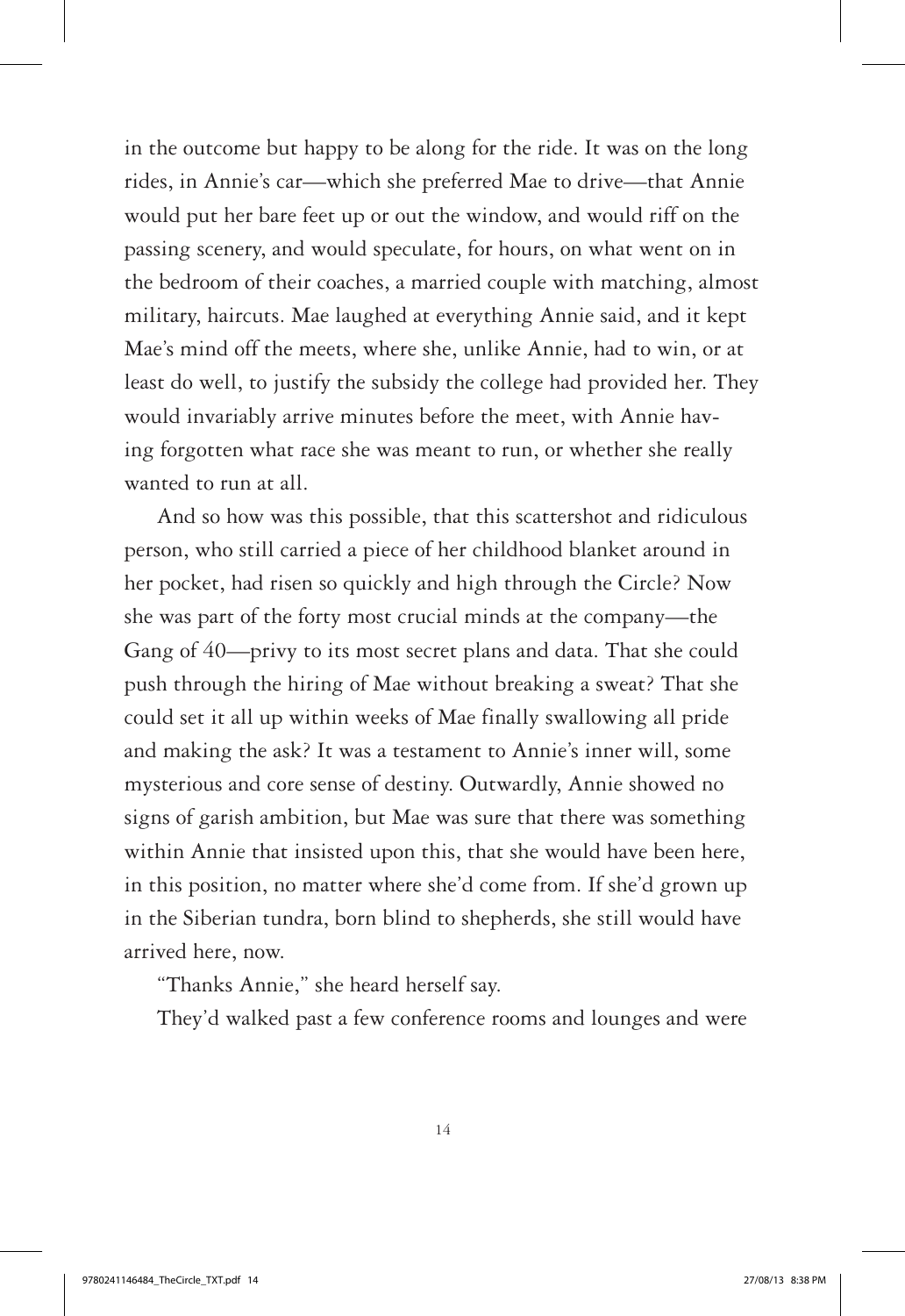passing through the company's new gallery, where a half- dozen Basquiats hung, just acquired from a near- broke museum in Miami.

"Whatever," Annie said. "And I'm sorry you're in Customer Experience. I know that sounds shitty, but I will have you know that about half the company's senior people started there. Do you believe me?"

"I do."

"Good, because it's true."

They left the gallery and entered the second-floor cafeteria—"The Glass Eatery, I know it's such a terrible name," Annie said— designed such that diners ate at nine different levels, all of the floors and walls glass. At first glance, it looked like a hundred people were eating in mid-air.

They moved through the Borrow Room, where anything from bicycles to telescopes to hang gliders were loaned, for free, to anyone on staff, and onto the aquarium, a project championed by one of the founders. They stood before a display, as tall as themselves, where jellyfish, ghostly and slow, rose and fell with no apparent pattern or reason.

"I'll be watching you," Annie said, "and every time you do something great I'll be making sure everyone knows about it so you won't have to stay there too long. People move up here pretty reliably, and as you know we hire almost exclusively from within. So just do well and keep your head down and you'll be shocked at how quickly you'll be out of Customer Experience and into something juicy."

Mae looked into Annie's eyes, bright in the aquarium light. "Don't worry. I'm happy to be anywhere here."

"Better to be at the bottom of a ladder you want to climb than in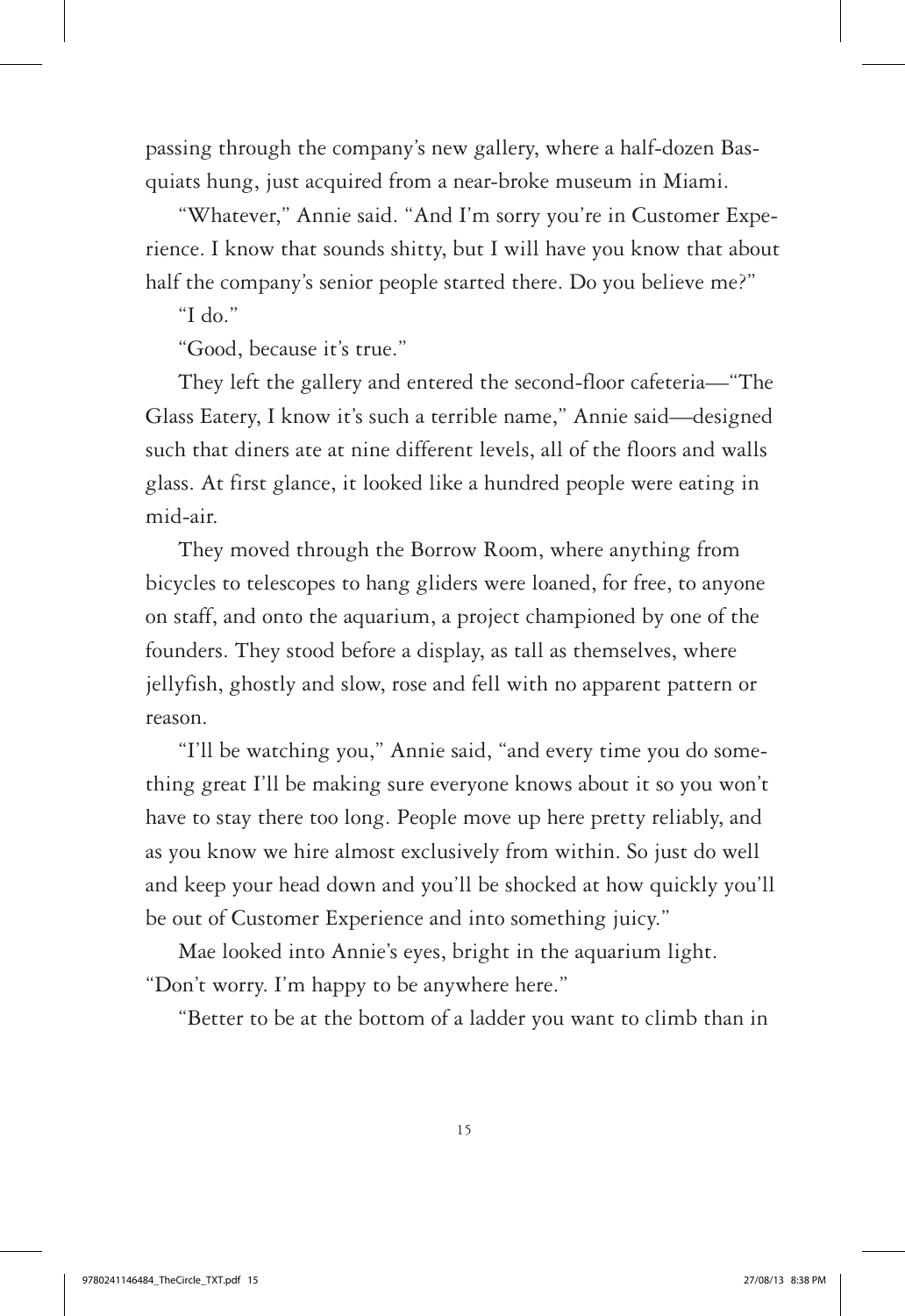the middle of some ladder you don't, right? Some shitty-ass ladder made of shit?"

Mae laughed. It was the shock of hearing such filth coming from such a sweet face. "Did you always curse this much? I don't remember that part of you."

"I do it when I'm tired, which is pretty much always."

"You used to be such a sweet girl."

"Sorry. I'm fucking sorry Mae! Jesus fucking Christ, Mae! Okay. Let's see more stuff. The kennel!"

"Are we working at all today?" Mae asked.

"Working? This *is* working. This is what you're tasked with doing the first day: getting to know the place, the people, getting acclimated. You know how when you put new wood floors into your house— "

"No, I don't."

"Well, when you do, you first have to let them sit there for ten days, to get the wood acclimated. Then you do the installation."

"So in this analogy, I'm the wood?"

"You are the wood."

"And then I'll be installed."

"Yes, we will then install you. We'll hammer you with ten thousands tiny nails. You'll love it."

They visited the kennel, a brainchild of Annie, whose dog, Dr. Kinsmann, had just passed on, but who had spent a few very happy years here, never far from his owner. Why should thousands of employees all leave their dogs at home when they could be brought here, to be around people, and other dogs, and be cared for and not alone? That had been Annie's logic, quickly embraced and now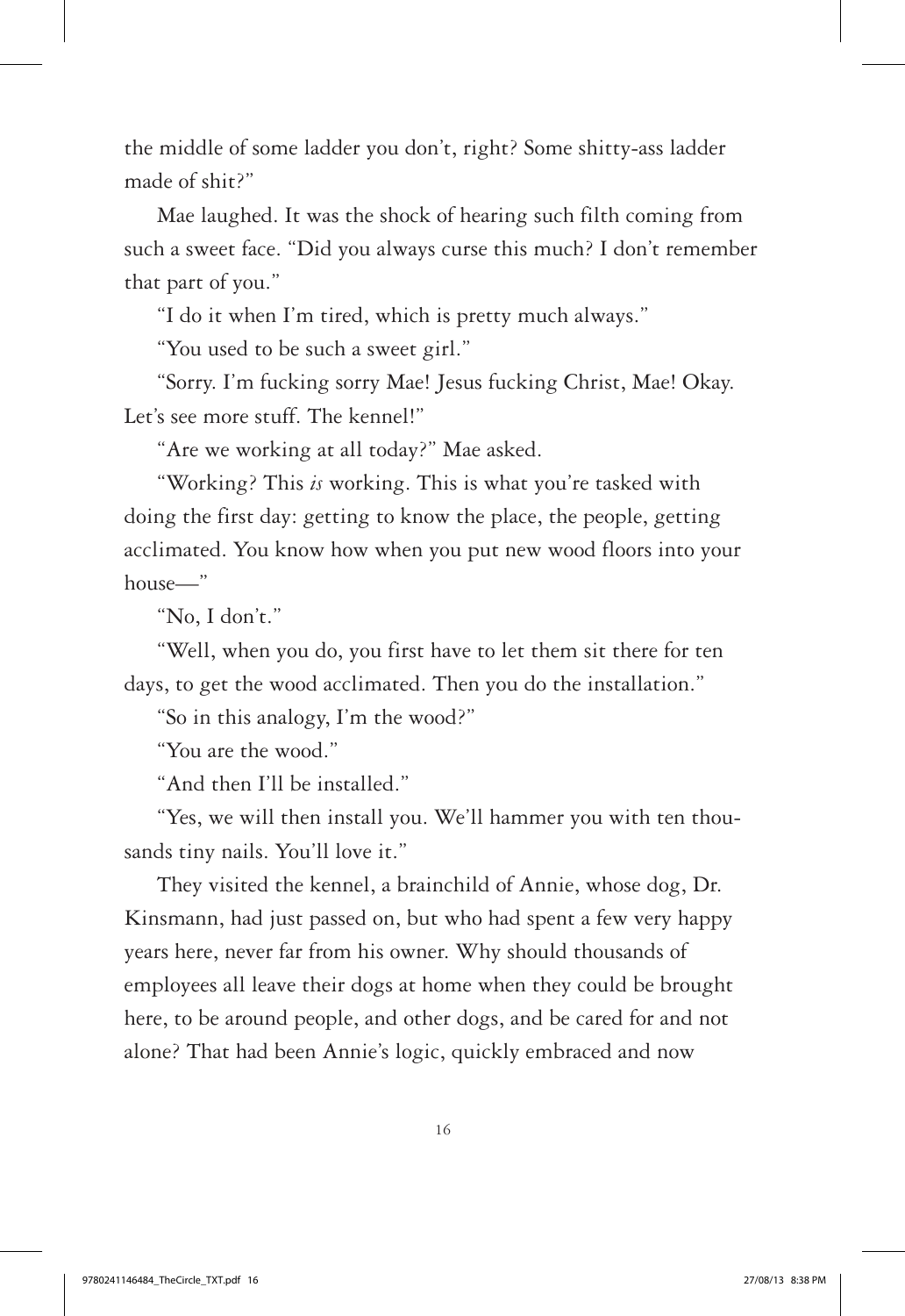considered visionary. And they saw the nightclub— often used during the day for something called ecstatic dancing, a great workout, Annie said— and they saw the large outdoor amphitheater, and the small indoor theater—"there are about ten comedy improv groups here"—and after they saw all that, there was lunch in the larger, first- floor cafeteria where, in the corner, on a small stage, there was a man, playing a guitar, who looked like an aging singer-songwriter Mae's parents listened to.

"Is that  $\ldots$  ?"

"It is," Annie said, not breaking her stride, "There's someone every day. Musicians, comedians, writers. That's Bailey's passion project, to bring them here to get some exposure, especially given how rough it is out there for them."

"I knew they came sometimes, but you're saying it's every day?"

"We book them a year ahead. We have to fight them off."

The singer-songwriter was singing passionately, his head tilted, hair covering his eyes, his fingers strumming feverishly, but the vast majority of the cafeteria was paying little to no attention.

"I can't imagine the budget for that," Mae said.

"Oh god, we don't *pay* them. Oh wait, you should meet this guy."

Annie stopped a man named Vipul, who, Annie said, would soon be reinventing all of television, a medium stuck more than any other in the twentieth century.

"Try nineteenth," he said, with a slight Indian accent, his English precise and lofty. "It's the last place where customers do not, ever, get what they want. The last vestige of feudal arrangements between maker and viewer. We are vassals no longer!" he said, and soon excused himself.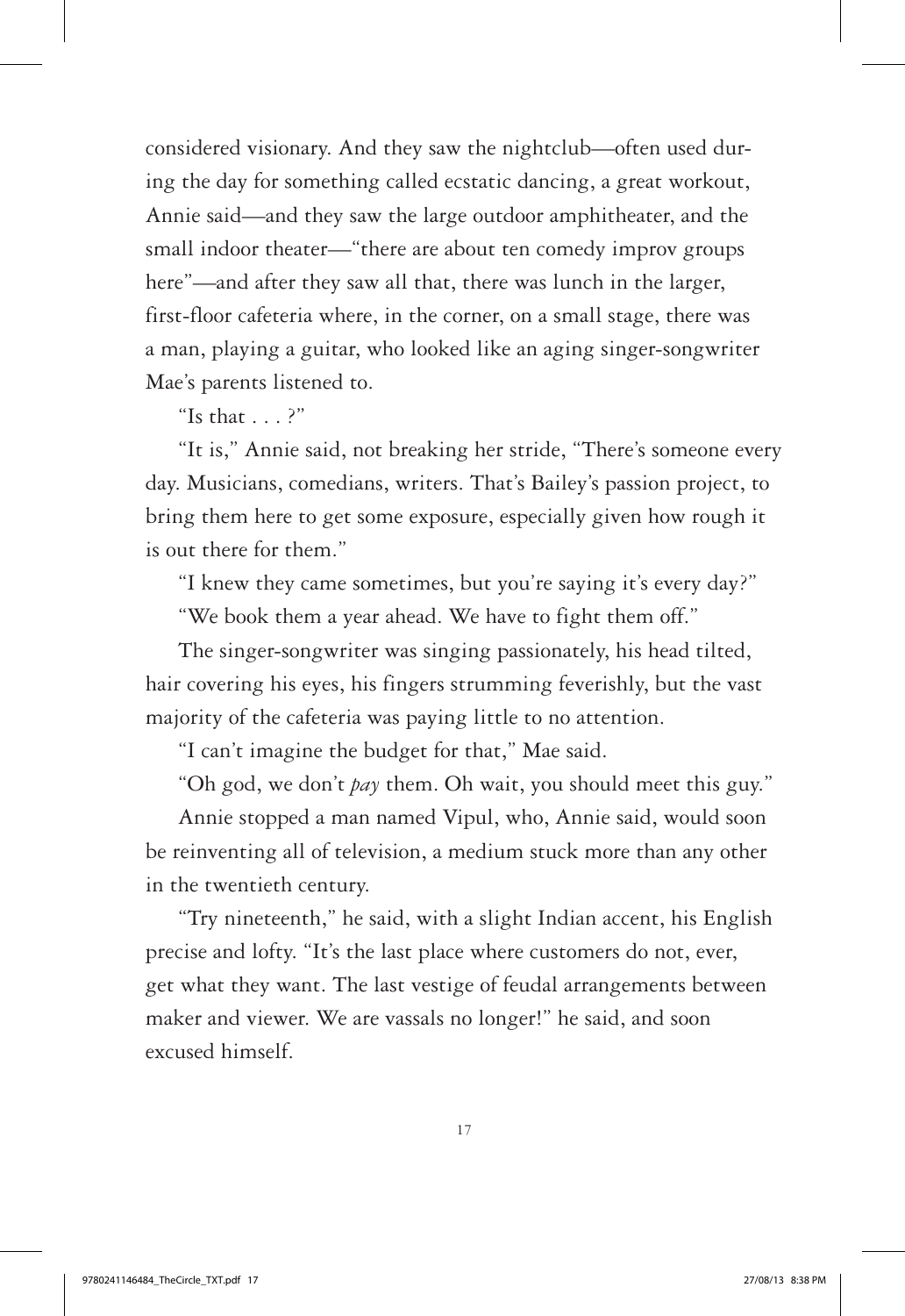"That guy is on another level," Annie said as they made their way through the cafeteria. They stopped at five or six other tables, meeting fascinating people, every one of them working on something Annie deemed *world- rocking* or *life- changing* or *fifty years ahead of anyone else*. The range of the work being done was startling. They met a pair of women working on a submersible exploration craft that would make the Marianas Trench mysterious no more. "They'll map it like Manhattan," Annie said, and the two women did not argue the hyperbole. They stopped at a table where a trio of young men were looking at a screen, embedded into the table, displaying 3-D drawings of a new kind of low-cost housing, to be easily adopted throughout the developing world.

Annie grabbed Mae's hand and pulled her toward the exit. "Now we're seeing the Ochre Library. You heard of it?"

Mae hadn't, but didn't want to commit to that answer.

Annie gave her a conspiratorial look. "You're not supposed to see it, but I say we go."

They got into an elevator of plexiglass and neon and rose through the atrium, every floor and office visible as they climbed five floors. "I can't see how stuff like that works into the bottom line here," Mae said.

"Oh god, I don't know, either. But it's not just about money here, as I'm guessing you know. There's enough revenue to support the passions of the community. Those guys working on the sustainable housing, they were programmers, but a couple of them had studied architecture. So they write up a proposal, and the Wise Men went nuts for it. Especially Bailey. He just loves enabling the curiosity of great young minds. And his library's insane. This is the floor."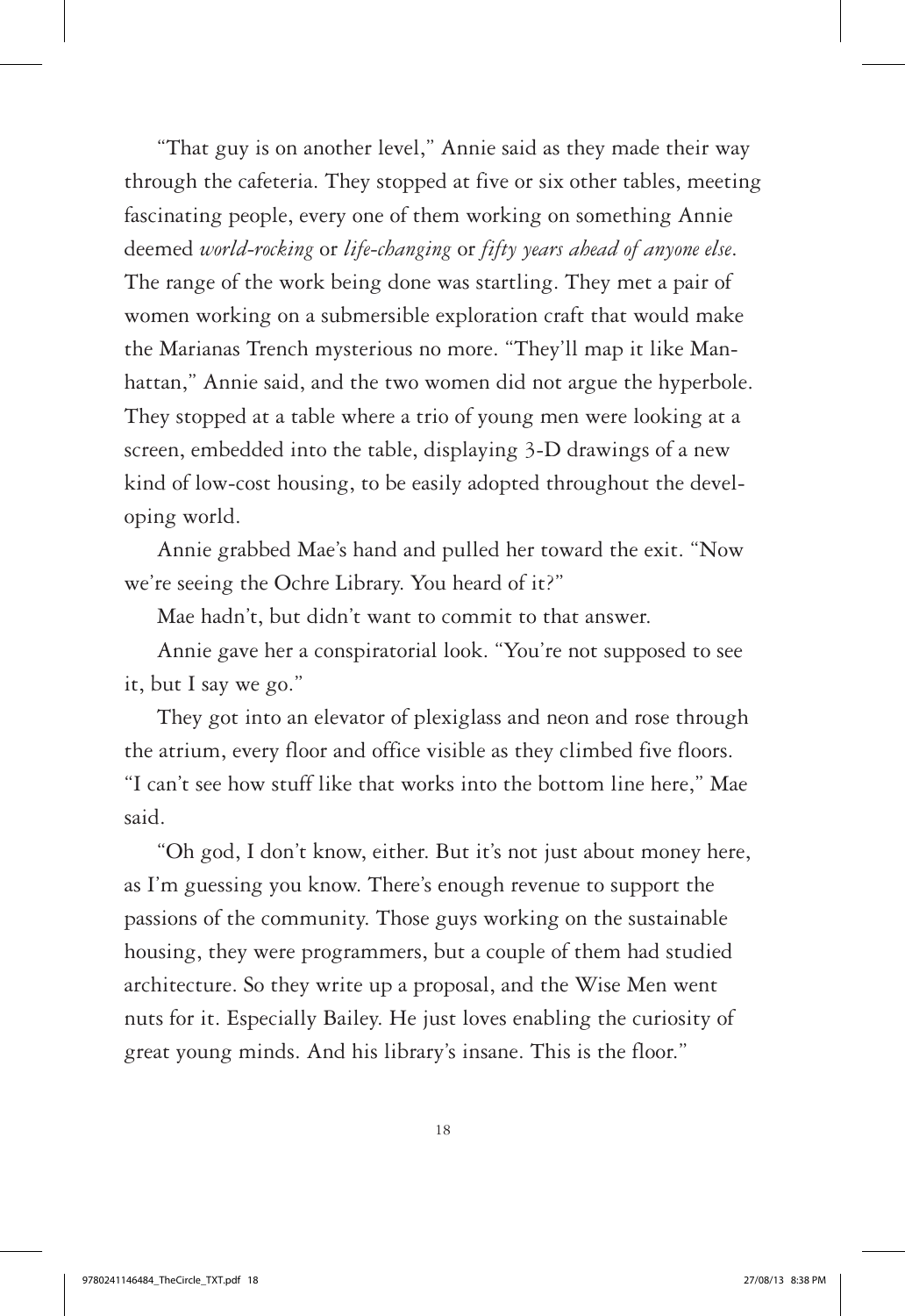They stepped out of the elevator and into a long hallway, this one appointed in deep cherry and walnut, a series of compact chandeliers emitting a calm amber light.

"Old school," Mae noted.

"You know about Bailey, right? He loves this ancient shit. Mahogany, brass, stained glass. That's his aesthetic. He gets overruled in the rest of the buildings, but here he has his way. Check this out."

Annie stopped at a large painting, a portrait of the Three Wise Men. "Hideous, right?" she said.

The painting was awkward, the kind of thing a high school artist might produce. In it, the three men, the founders of the company, were arranged in a pyramid, each of them dressed in their best-known clothes, wearing expressions that spoke, cartoonishly, of their personalities. Ty Gospodinov, the Circle's boy- wonder visionary, was wearing nondescript glasses and an enormous hoodie, staring leftward and smiling; he seemed to be enjoying some moment, alone, tuned into some distant frequency. People said he was borderline Asperger's, and the picture seemed intent on underscoring the point. With his dark unkempt hair, his unlined face, he looked no more than twenty-five.

"Ty looks checked out, right?" Annie said. "But he couldn't be. None of us would be here if he wasn't a fucking brilliant management master, too. I should explain the dynamic. You'll be moving up quickly so I'll lay it out."

Ty, born Tyler Alexander Gospodinov, was the first Wise Man, Annie explained, and everyone always just called him Ty.

"I know this," Mae said.

"Don't stop me now. I'm giving you the same spiel I have to give to heads of state."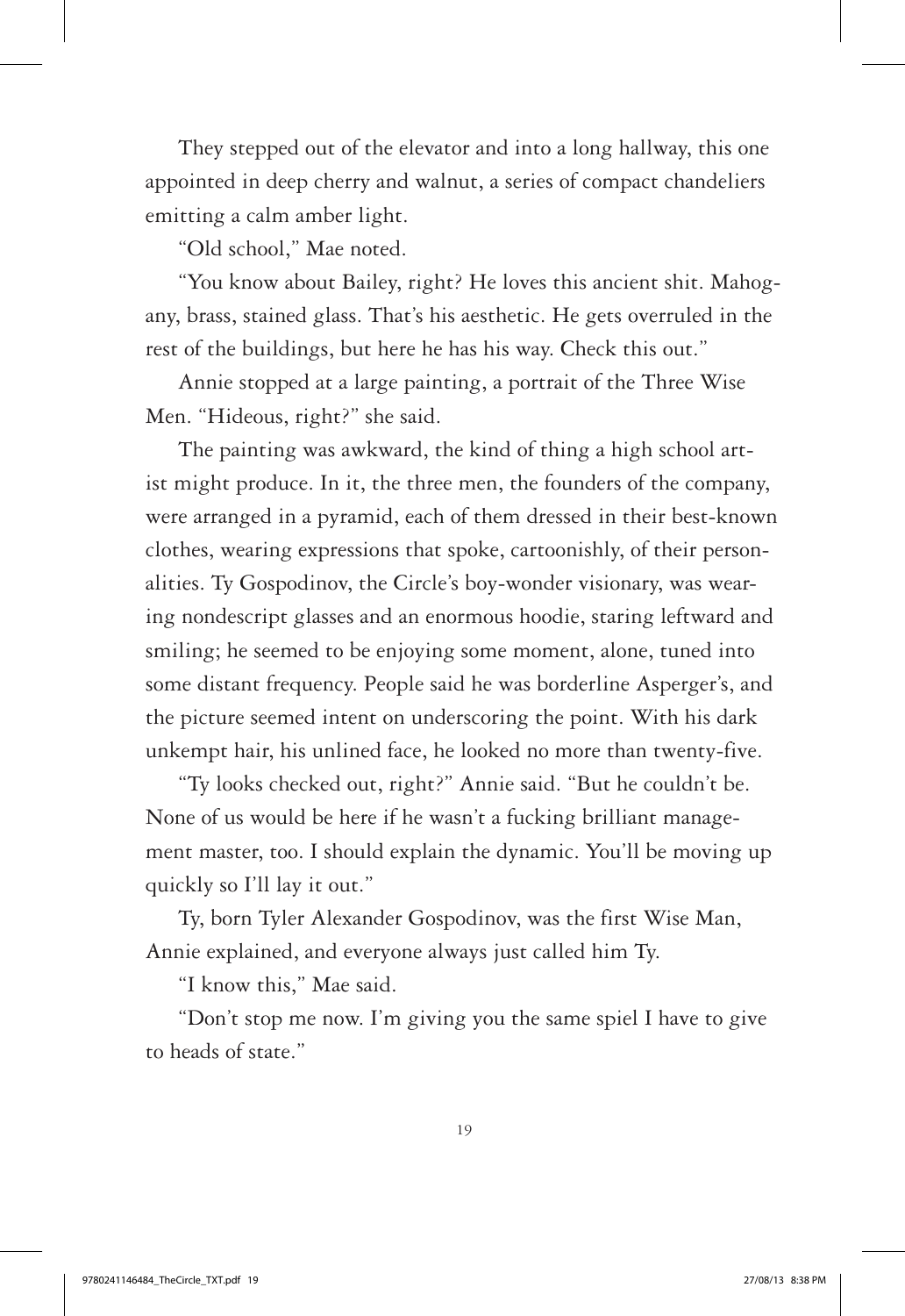"Okay."

Annie continued.

Ty realized he was, at best, socially awkward, and at worst an utter interpersonal disaster. So, just six months before the company's IPO, he made a very wise and profitable decision: he hired the other two Wise Men, Eamon Bailey and Tom Stenton. The move assuaged the fears of all investors and ultimately tripled the company's valuation. The IPO raised \$3 billion, unprecedented but not unexpected, and with all monetary concerns behind him, and with Stenton and Bailey aboard, Ty was free to float, to hide, to disappear. With every successive month, he was seen less and less around campus and in the media. He became more reclusive, and the aura around him, intentionally or not, only grew. Watchers of the Circle wondered, *Where is Ty and what is he planning?* These plans were kept unknown until they were revealed, and with each successive innovation brought forth by the Circle, it became less clear which had originated from Ty himself and which were the products of the increasingly vast group of inventors, the best in the world, who were now in the company fold.

Most observers assumed he was still involved, and some insisted that his fingerprints, his knack for solutions global and elegant and infinitely scalable, were on every major Circle innovation. He had founded the company after a year in college, with no particular business acumen or measurable goals. "We used to call him Niagara," his roommate said in one of the first articles about him. "The ideas just come like that, a million flowing out of his head, every second of every day, never-ending and overwhelming."

Ty had devised the initial system, the Unified Operating System, which combined everything online that had heretofore been separate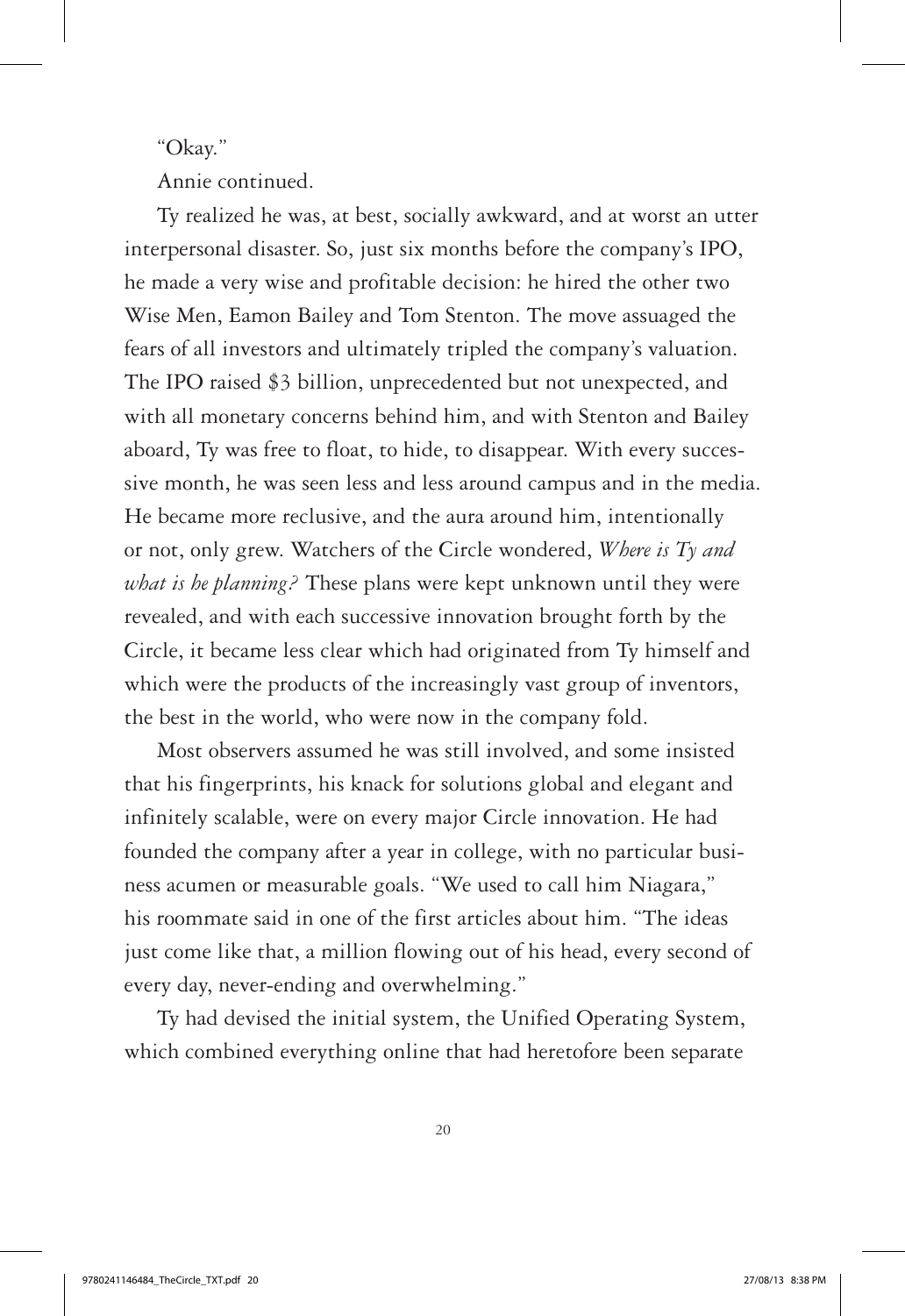and sloppy— users' social media profiles, their payment systems, their various passwords, their email accounts, user names, preferences, every last tool and manifestation of their interests. The old way—a new transaction, a new system, for every site, for every purchase— it was like getting into a different car to run any one kind of errand. "You shouldn't have to have eighty-seven different cars," he'd said, later, after his system had overtaken the web and the world.

Instead, he put all of it, all of every user's needs and tools, into one pot and invented TruYou— one account, one identity, one password, one payment system, per person. There were no more passwords, no multiple identities. Your devices knew who you were, and your one identity—the *TruYou*, unbendable and unmaskable—was the person paying, signing up, responding, viewing and reviewing, seeing and being seen. You had to use your real name, and this was tied to your credit cards, your bank, and thus paying for anything was simple. One button for the rest of your life online.

To use any of the Circle's tools, and they were the best tools, the most dominant and ubiquitous and free, you had to do so as yourself, as your actual self, as your TruYou. The era of false identities, identity theft, multiple user names, complicated passwords and payment systems was over. Anytime you wanted to see anything, use anything, comment on anything or buy anything, it was one button, one account, everything tied together and trackable and simple, all of it operable via mobile or laptop, tablet or retinal. Once you had a single account, it carried you through every corner of the web, every portal, every pay site, everything you wanted to do.

TruYou changed the internet, in toto, within a year. Though some sites were resistant at first, and free- internet advocates shouted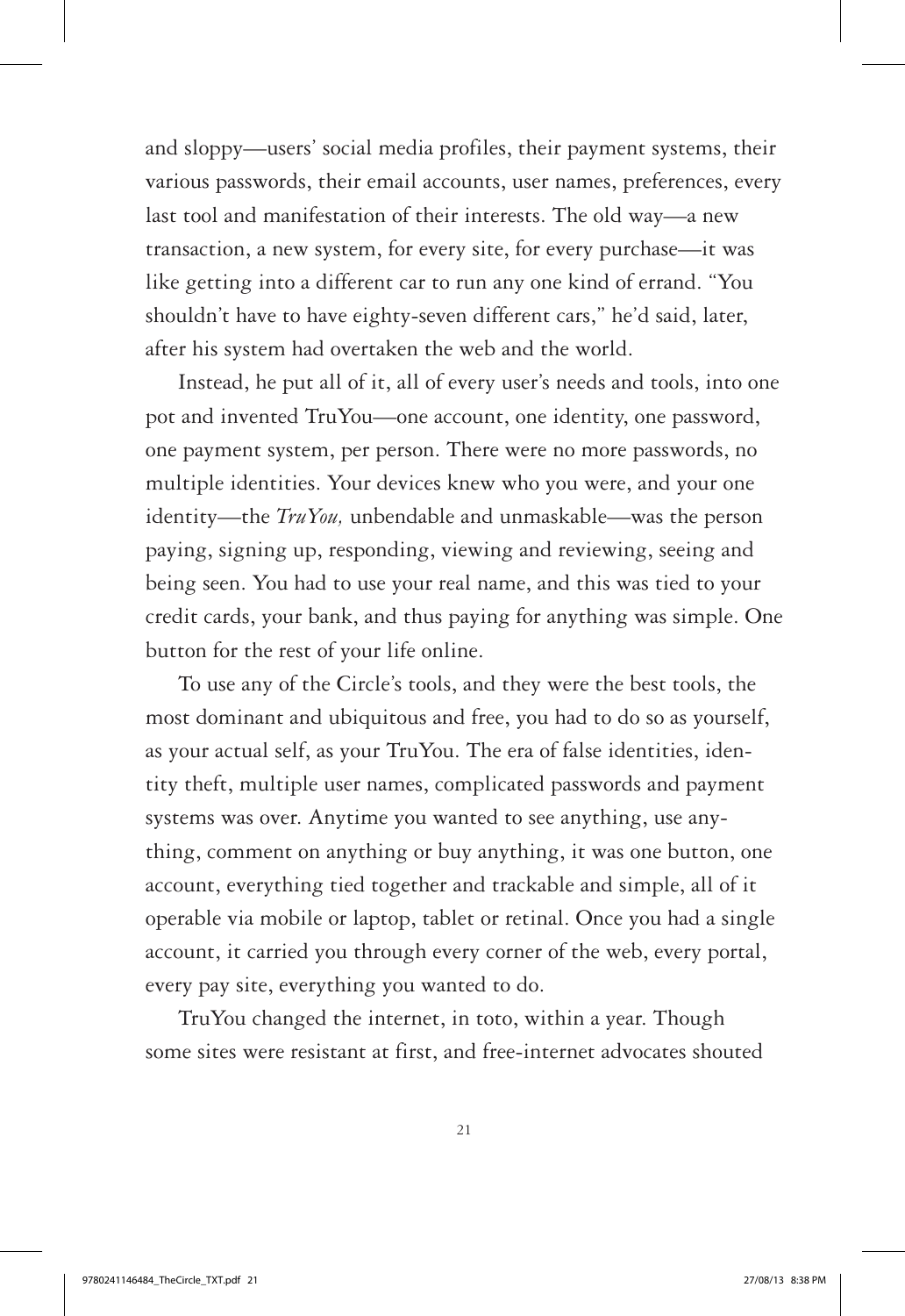about the right to be anonymous online, the TruYou wave was tidal and crushed all meaningful opposition. It started with the commerce sites. Why would any non-porn site want anonymous users when they could know exactly who had come through the door? Overnight, all comment boards became civil, all posters held accountable. The trolls, who had more or less overtaken the internet, were driven back into the darkness.

And those who wanted or needed to track the movements of consumers online had found their Valhalla: the actual buying habits of actual people were now eminently mappable and measurable, and the marketing to those actual people could be done with surgical precision. Most TruYou users, most internet users who simply wanted simplicity, efficiency, a clean and streamlined experience, were thrilled with the results. No longer did they have to memorize twelve identities and passwords; no longer did they have to tolerate the madness and rage of the anonymous hordes; no longer did they have to put up with buckshot marketing that guessed, at best, within a mile of their desires. Now the messages they did get were focused and accurate and, most of the time, even welcome.

And Ty had come upon all this more or less by accident. He was tired of remembering identities, entering passwords and his credit- card information, so he designed code to simplify it all. Did he purposely use the letters of his name in TruYou? He said he realized only afterward the connection. Did he have any idea of the commercial implications of TruYou? He claimed he did not, and most people assumed this was the case, that the monetization of Ty's innovations came from the other two Wise Men, those with the experience and business acumen to make it happen. It was they who monetized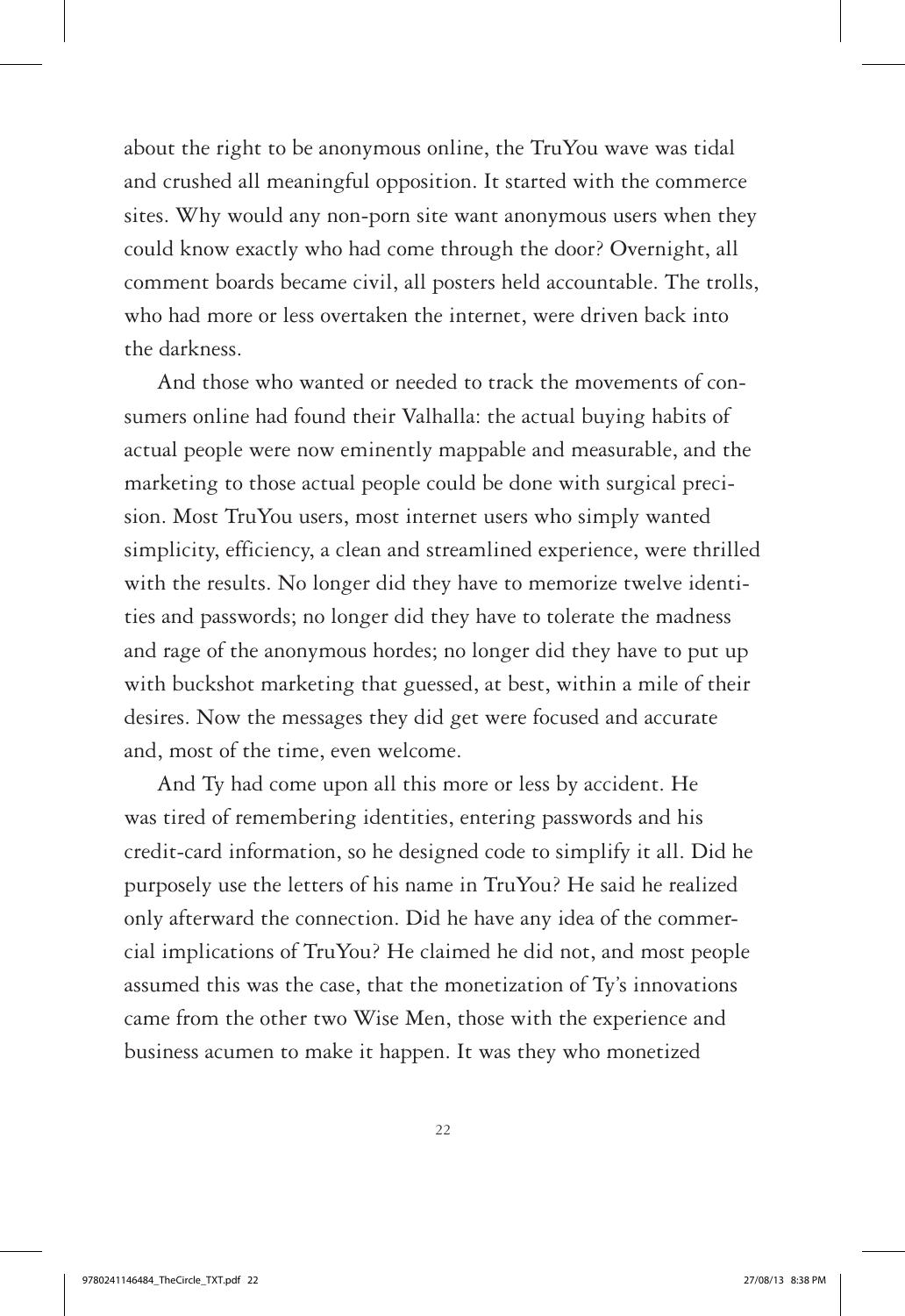TruYou, who found ways to reap funds from all of Ty's innovations, and it was they who grew the company into the force that subsumed Facebook, Twitter, Google, and finally Alacrity, Zoopa, Jefe, and Quan.

"Tom doesn't look so good here," Annie noted. "He's not quite that sharky. But I hear he loves this picture."

To the lower left of Ty was Tom Stenton, the world-striding CEO and self- described *Capitalist Prime*— he loved the Transformers wearing an Italian suit and grinning like the wolf that ate Little Red Riding Hood's grandmother. His hair was dark, at the temples striped in grey, his eyes flat, unreadable. He was more in the mold of the eighties Wall Street traders, unabashed about being wealthy, about being single and aggressive and possibly dangerous. He was a free- spending global titan in his early fifties who seemed stronger every year, who threw his money and influence around without fear. He was unafraid of presidents. He was not daunted by lawsuits from the European Union or threats from state- sponsored Chinese hackers. Nothing was worrisome, nothing was unattainable, nothing was beyond his pay grade. He owned a NASCAR team, a racing yacht or two, piloted his own plane. He was the anachronism at the Circle, the flashy CEO, and created conflicted feelings among many of the utopian young Circlers.

His kind of conspicuous consumption was notably absent from the lives of the other two Wise Men. Ty rented a ramshackle two- bedroom apartment a few miles away, but then again, no one had ever seen him arrive at or leave campus; the assumption was that he lived there. And everyone knew where Eamon Bailey lived—a highly visible, profoundly modest three- bedroom home on a widely accessible street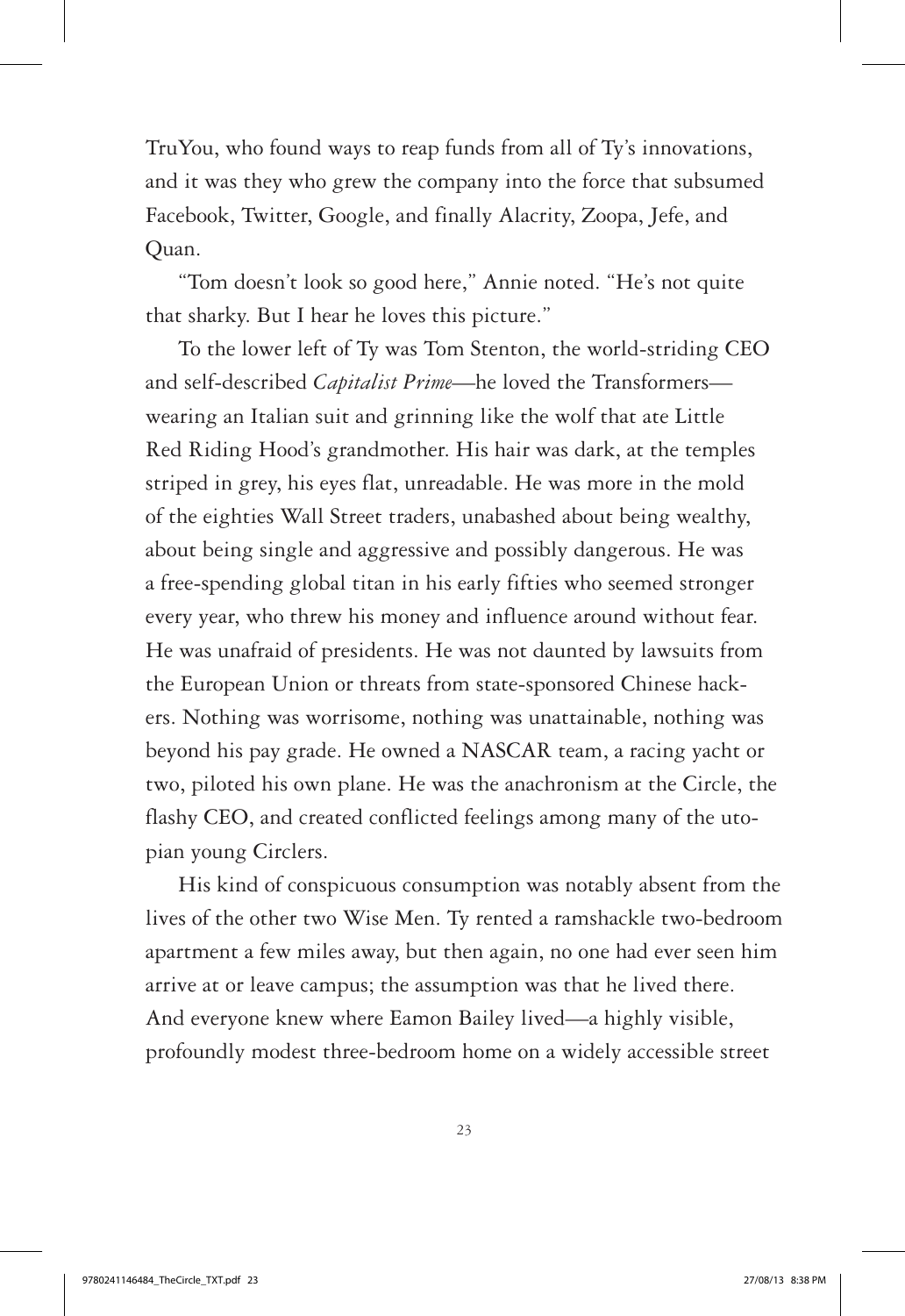ten minutes from campus. But Stenton had houses everywhere— New York, Dubai, Jackson Hole. A floor atop the Millennium Tower in San Francisco. An island near Martinique.

Eamon Bailey, standing next to him in the painting, seemed utterly at peace, joyful even, in the presence of these men, both of whom were, at least superficially, diametrically opposed to his values. His portrait, to the lower right of Ty's, showed him as he was—grey-haired, ruddy-faced, twinkly-eyed, happy and earnest. He was the public face of the company, the personality everyone associated with the Circle. When he smiled, which was near-constantly, his mouth smiled, his eyes smiled, his shoulders even seemed to smile. He was wry. He was funny. He had a way of speaking that was both lyrical and grounded, giving his audiences wonderful turns of phrase one moment and plainspoken common sense the next. He had come from Omaha, from an exceedingly normal family of six, and had more or less nothing remarkable in his past. He'd gone to Notre Dame and married his girlfriend, who'd gone to Saint Mary's down the road, and now they had four children of their own, three girls and finally a boy, though that boy had been born with cerebral palsy. "He's been touched," Bailey had put it, announcing the birth to the company and the world. "So we'll love him even more."

Of the Three Wise Men, Bailey was the most likely to be seen on campus, to play Dixieland trombone in the company talent show, most likely to appear on talk shows representing the Circle, chuckling when talking about—when shrugging off—this or that FCC investigation, or when unveiling a helpful new feature or game- changing technology. He preferred to be called Uncle Eamon, and when he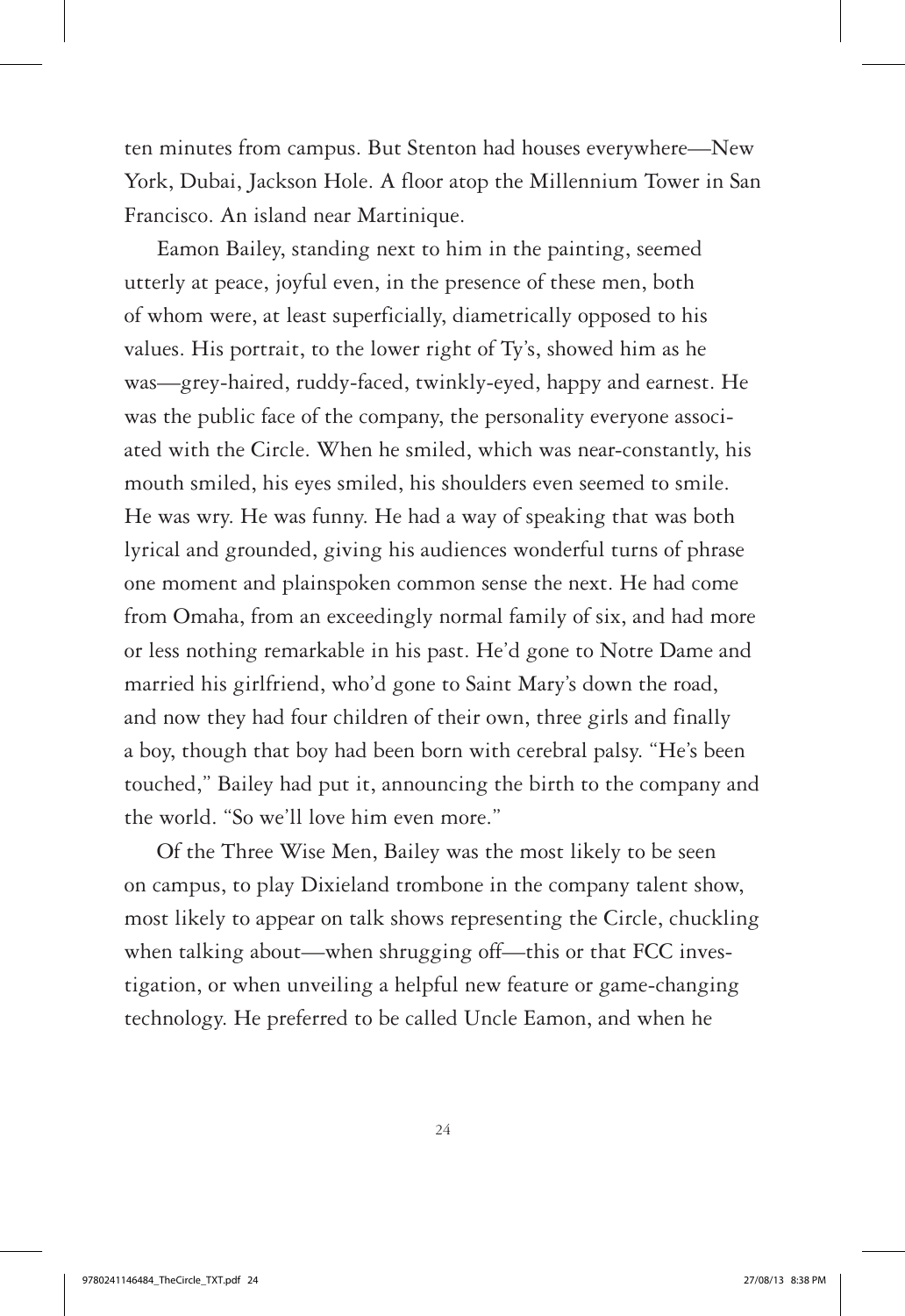strode through campus, he did so as would a beloved uncle, accessible and genuine. "Like Bill Murray striding through Pebble Beach," was how Stenton once described him. "Loved by all, and I think he really loves them back." The three of them, in life and in this portrait, made for a strange bouquet of mismatched flowers, but there was no doubt that it worked. Everyone knew it worked, the three- headed model of management, and the dynamic was thereafter emulated elsewhere in the Fortune 500, with mixed results.

"But so why," Mae asked, " couldn't they afford a real portrait by someone who knows what they're doing?"

The more she looked at it, the stranger it became. The artist had arranged it such that each of the Wise Men had placed a hand on another's shoulder. It made no sense and defied the way arms could bend or stretch.

"Bailey thinks it's hilarious," Annie said. "He wanted it in the main hallway, but Stenton vetoed him. You know Bailey's a collector and all that, right? He's got incredible taste. I mean, he comes across as the good-time guy, as the everyman from Omaha, but he's a connoisseur, too, and is pretty obsessed with preserving the past— even the bad art of the past. Wait till you see his library."

They arrived at an enormous door, which seemed and likely was medieval, something that would have kept barbarians at bay. A pair of giant gargoyle knockers protruded at chest level, and Mae went for the easy gag.

"Nice knockers."

Annie snorted, waved her hand over a blue pad on the wall, and the door opened.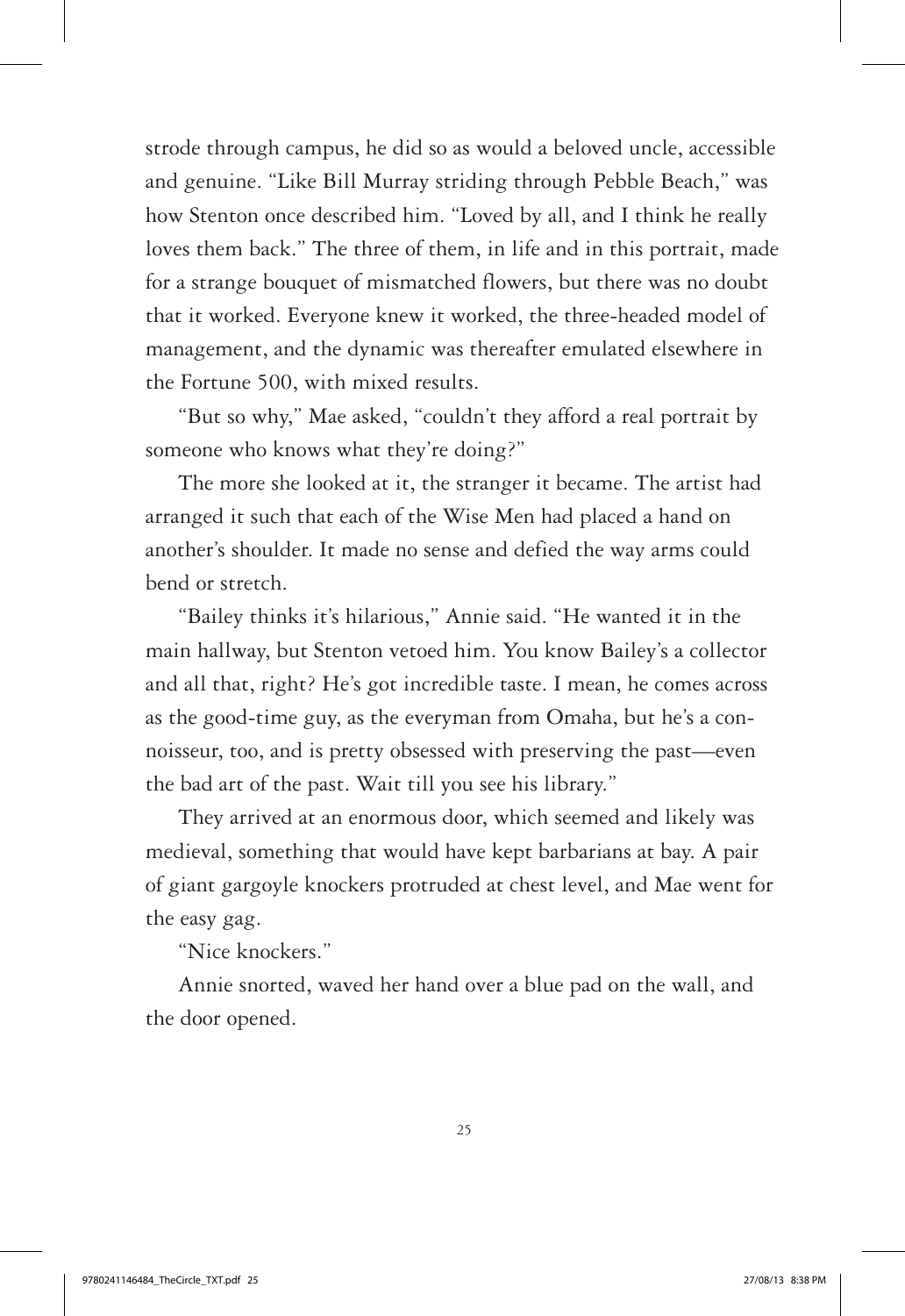Annie turned to her. "Holy fuck, right?"

It was a three-story library, three levels built around an open atrium, everything fashioned in wood and copper and silver, a symphony of muted color. There were easily ten thousand books, most of them bound in leather, arranged tidily on shelves gleaming with lacquer. Between the books stood stern busts of notable humans, Greeks and Romans, Jefferson and Joan of Arc and MLK. A model of the *Spruce Goose*— or was it the *Enola Gay*?— hung from the ceiling. There were a dozen or so antique globes lit from within, the light buttery and soft, warming various lost nations.

"He bought so much of this stuff when it was about to be auctioned off, or lost. That's his crusade, you know. He goes to these distressed estates, these people who are about to have to sell their treasures at some terrible loss, and he pays market rates for all this, gives the original owners unlimited access to the stuff he's bought. That's who's here a lot, these grey-hairs who come in to read or touch their stuff. Oh you have to see *this*. It'll blow your head off."

Annie led Mae up the three flights of stairs, all of them tiled with intricate mosaics— reproductions, Mae assumed, of something from the Byzantine era. She held the brass rail going up, noting the lack of fingerprints, of any blemish whatsoever. She saw accountants' green reading lamps, telescopes crisscrossed and gleaming in copper and gold, pointing out the many beveled- glass windows— "Oh look up," Annie told her, and she did, to find the ceiling was stained glass, a fevered rendering of countless angels arranged in rings. "That's from some church in Rome."

They arrived at the library's top floor, and Annie led Mae through narrow corridors of round-spined books, some of them as tall as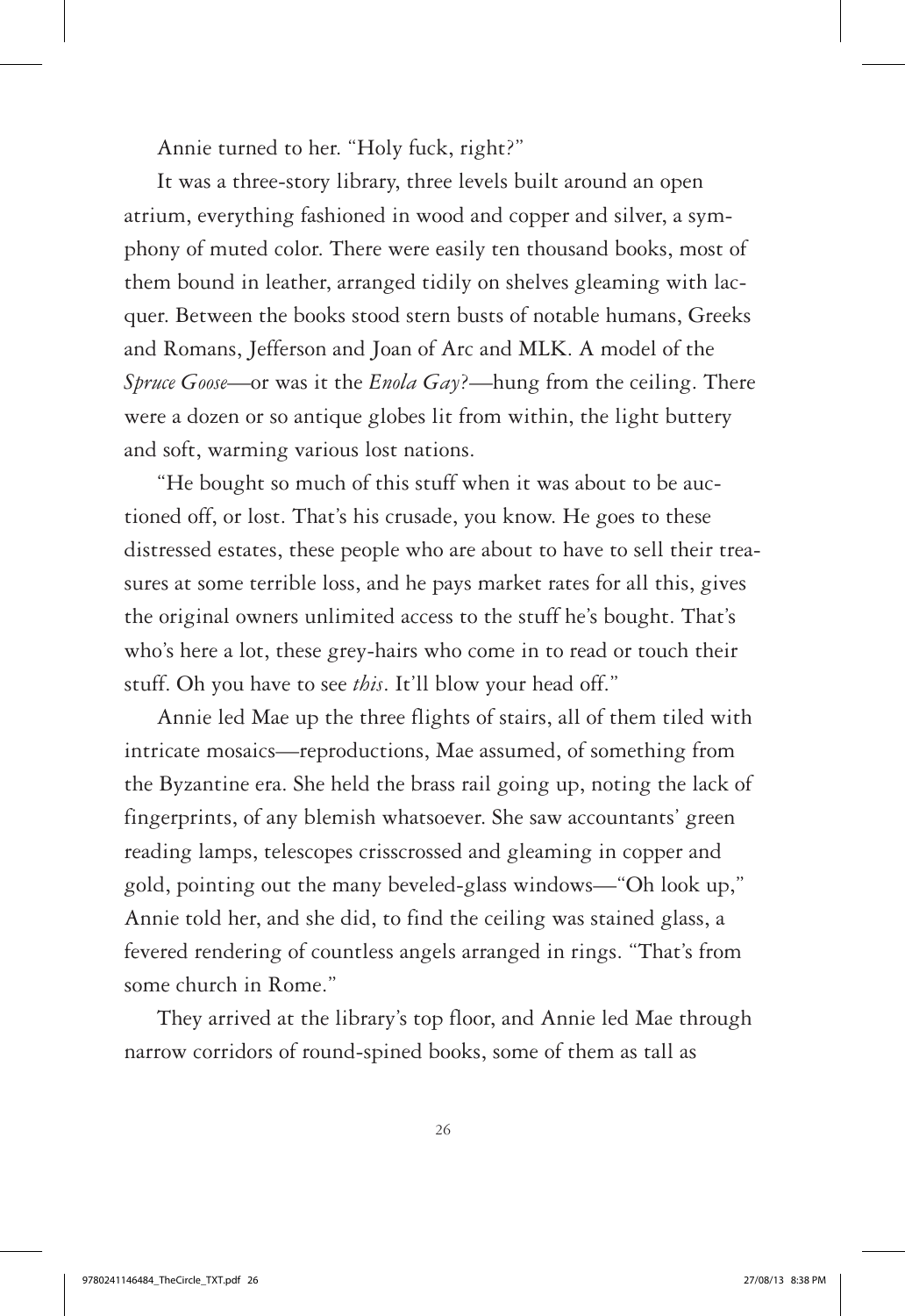her— Bibles and atlases, illustrated histories of wars and upheavals, long-gone nations and peoples.

"All right. Check this out," Annie said. "Wait. Before I show you this, you have to give me a verbal non-disclosure agreement, okay?"

"Fine."

"Seriously."

"I'm serious. I take this seriously."

"Good. Now when I move this book . . . " Annie said, removing a large volume titled *The Best Years of Our Lives*. "Watch this," she said, and backed up. Slowly, the wall, bearing a hundred books, began to move inward, revealing a secret chamber within. "That's High Nerd, right?" Annie said, and they walked through. Inside, the room was round and lined with books, but the main focus was a hole in the middle of the floor, surrounded by a copper barrier; a pole extended down, through the floor and to unknown regions below.

"Does he fight fires?" Mae asked.

"Hell if I know," Annie said.

"Where does it go?"

"As far as I can tell, it goes to Bailey's parking space."

Mae mustered no adjectives. "You ever go down?"

"Nah, even showing me this was a risk. He shouldn't have. He told me that. And now I'm showing you, which is silly. But it shows you the kind of mind this guy has. He can have anything, and what he wants is a fireman's pole that drops seven stories to the garage."

The sound of a droplet emitted from Annie's earpiece, and she said "Okay" to whomever was on the other end. It was time to go.

\*\*\*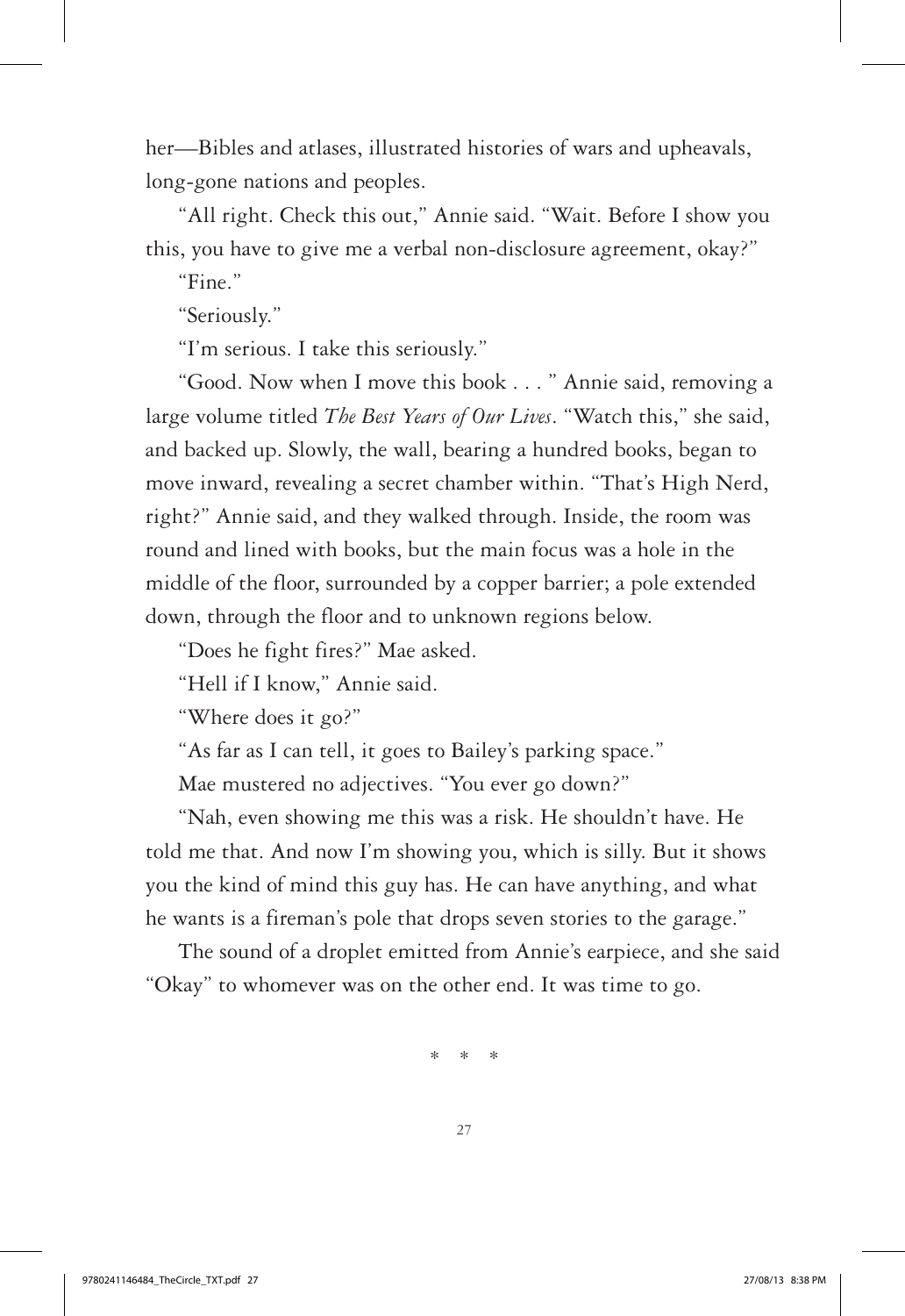"So," Annie said in the elevator— they were dropping back to the main staff floors— "I have to go and do some work. It's plankton-inspection time."

"It's what time?" Mae asked.

"You know, little startups hoping the big whale— that's us— will find them tasty enough to eat. Once a week we take a series of meetings with these guys, Ty- wannabes, and they try to convince us that we need to acquire them. It's a little bit sad, given they don't even pretend to have any revenue, or even potential for it, anymore. Listen, though, I'm going to hand you off to two company ambassadors. They're both very serious about their jobs. Actually, beware of just *how* into their jobs they are. They'll give you a tour of the rest of the campus, and I'll pick you up for the solstice party afterward, okay? Starts at seven."

The doors opened on the second floor, near the Glass Eatery, and Annie introduced her to Denise and Josiah, both in their late-middle-twenties, both with the same level-eyed sincerity, both wearing simple button-down shirts in tasteful colors. Each shook Mae's hand in two of theirs, and almost seemed to bow.

"Make sure she doesn't work today," were Annie's last words before she disappeared back into the elevator.

Josiah, a thin and heavily freckled man, turned his blue unblinking eyes to Mae. "We're so glad to meet you."

Denise, tall, slim, Asian- American, smiled at Mae and closed her eyes, as if savoring the moment. "Annie told us all about you two, how far back you go. Annie's the heart and soul of this place, so we're very lucky to have you here."

"Everyone loves Annie," Josiah added.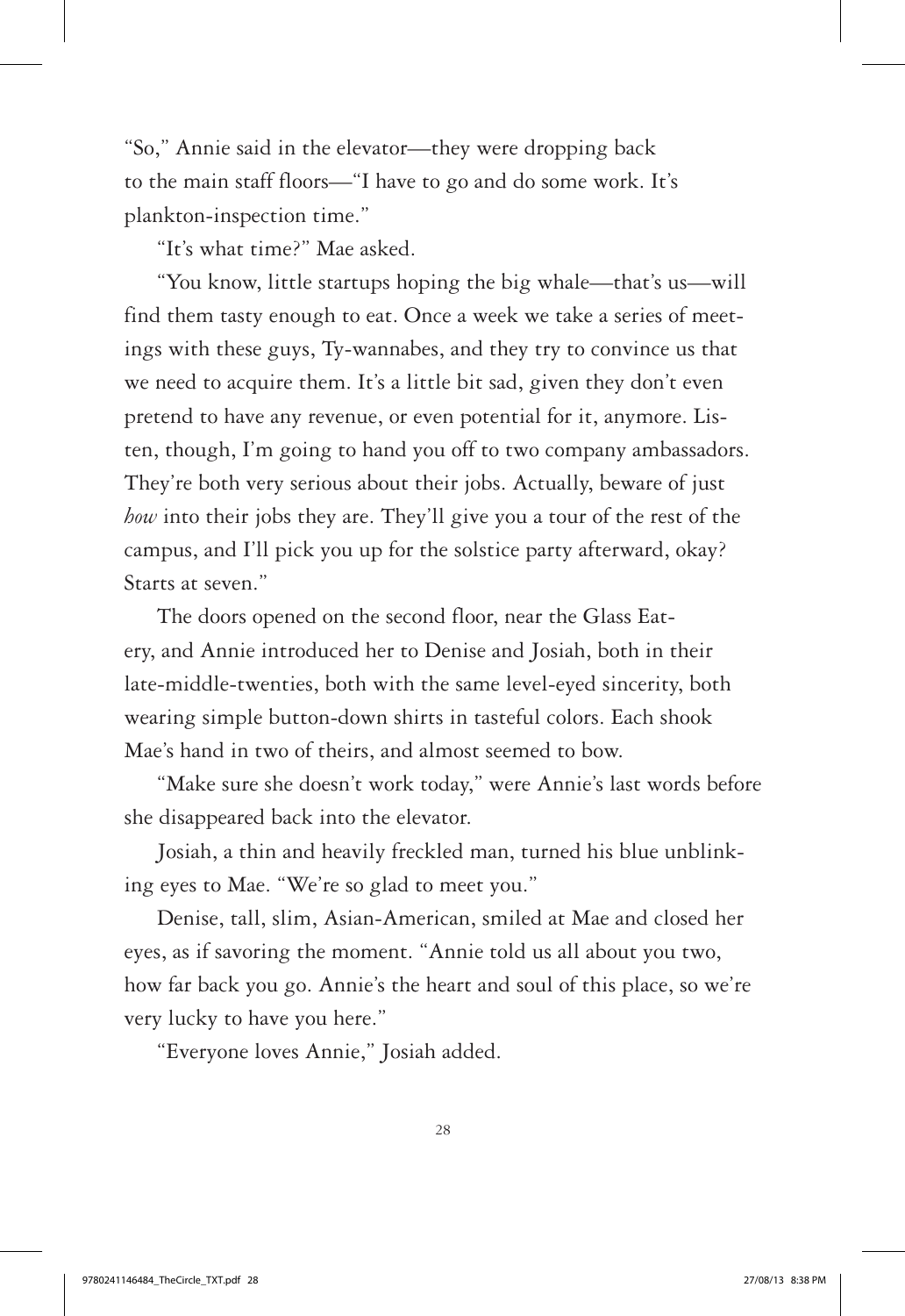Their deference to Mae felt awkward. They were surely older than her, but they behaved as if she were a visiting eminence.

"So I know some of this might be redundant," Josiah said, "but if it's okay we'd like to give you the full newcomer tour. Would that be okay? We promise not to make it lame."

Mae laughed, urged them on, and followed.

The rest of the day was a blur of glass rooms and brief, impossibly warm introductions. Everyone she met was busy, just short of overworked, but nevertheless thrilled to meet her, so happy she was there, any friend of Annie's . . . There was a tour of the health center, and an introduction to the dreadlocked Dr. Hampton who ran it. There was a tour of the emergency clinic and the Scottish nurse who did the admitting. A tour of the organic gardens, a hundred yards square, where there were two full-time farmers giving a talk to a large group of Circlers while they sampled the latest harvest of carrots and tomatoes and kale. There was a tour of the mini- golf area, the movie theater, the bowling alleys, the grocery store. Finally, deep in what Mae assumed was the corner of the campus— she could see the fence beyond, the rooftops of San Vincenzo hotels where visitors to the Circle stayed— they toured the company dorms. Mae had heard something about them, Annie mentioning that sometimes she crashed on campus and now preferred those rooms to her own home. Walking through the hallways, seeing the tidy rooms, each with a shiny kitchenette, a desk, an overstuffed couch and bed, Mae had to agree that the appeal was visceral.

"There are 180 rooms now, but we're growing quickly," Josiah said. "With ten thousand or so people on campus, there's always a percentage of people who work late, or just need a nap during the day. These